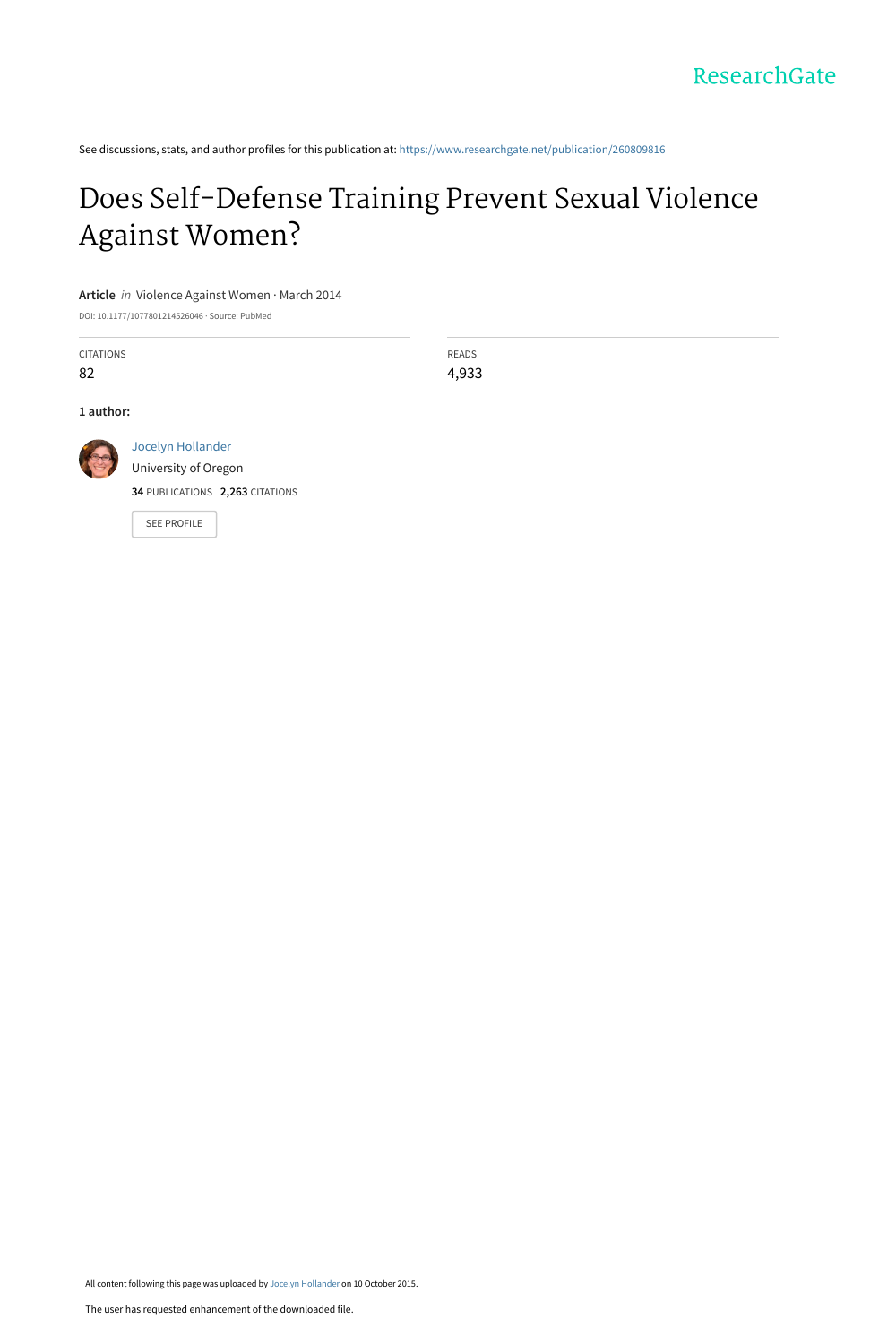# <http://vaw.sagepub.com/> Violence [Against Wom](http://vaw.sagepub.com/subscriptions)en

# **Does Self-Defense Training Prevent Sexual Violence Against Women?**

DOI: 10.1177/1077801214526046 Violence Against Women 2014 20: 252 originally published online 12 March 2014 Jocelyn A. Hollander

> <http://vaw.sagepub.com/content/20/3/252> The online version of this article can be found at:

> > [Published by:](http://vaw.sagepub.com/content/early/2014/03/11/1077801214526046.full.pdf)<br>
> > SAGE

<http://www.sagepublications.com>

**Additional services and information for Violence Against Women can be found at:**

**Email Alerts:** <http://vaw.sagepub.com/cgi/alerts>

**Subscriptions:** <http://vaw.sagepub.com/subscriptions>

**Reprints:** <http://www.sagepub.com/journalsReprints.nav>

**Permissions:** <http://www.sagepub.com/journalsPermissions.nav>

>> [Version of Record -](http://vaw.sagepub.com/content/20/3/252.full.pdf) Apr 16, 2014

[OnlineFirst Version of Record -](http://vaw.sagepub.com/content/early/2014/03/11/1077801214526046.full.pdf) Mar 12, 2014

[What is This?](http://online.sagepub.com/site/sphelp/vorhelp.xhtml)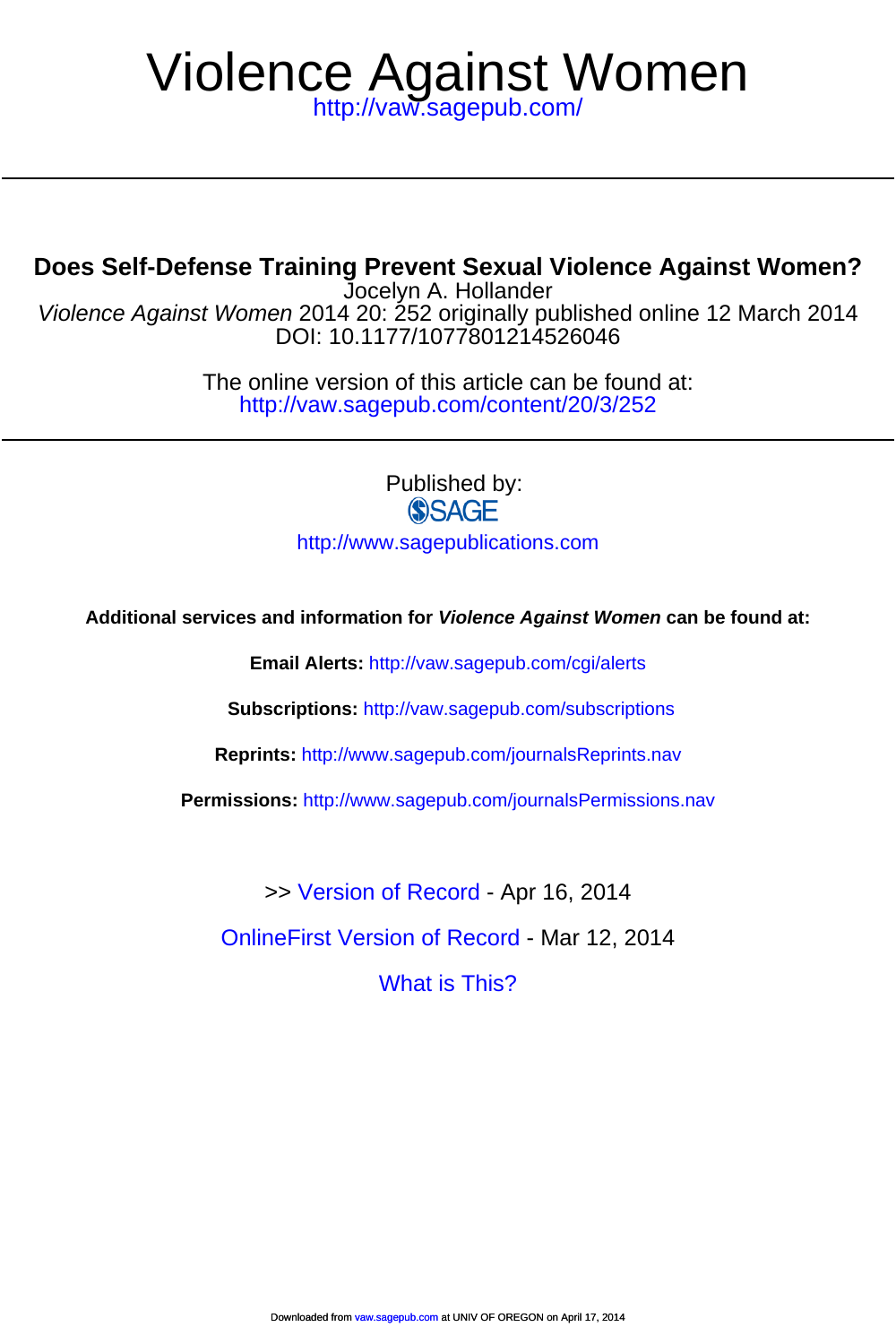# **Does Self-Defense Training Prevent Sexual Violence Against Women?**

Violence Against Women 2014, Vol. 20(3) 252–269 © The Author(s) 2014 Reprints and permissions: sagepub.com/journalsPermissions.nav DOI: 10.1177/1077801214526046 vaw.sagepub.com



**Jocelyn A. Hollander1**

### **Abstract**

Self-defense classes are offered across the nation as a strategy for reducing women's vulnerability to sexual assault. Yet there has been little systematic research assessing the effectiveness of these classes. In this article, I use data from a mixed methods study of a 10-week, university-based, feminist self-defense class to examine the effectiveness of self-defense training over a 1-year follow-up period. My analyses indicate that women who participate in self-defense training are less likely to experience sexual assault and are more confident in their ability to effectively resist assault than similar women who have not taken such a class.

## **Keywords**

prevention, self-defense training, sexual assault

Recent, nationally representative surveys report that nearly one in five U.S. women have been raped at some point in their lives (Black et al., 2011; see also Tjaden & Thoennes, 1998), and many others have experienced attempted rape or other unwanted sexual intrusions. The consequences are devastating and long-lasting, including physical and psychological trauma for the target (Black et al., 2011; Council on Scientific Affairs, American Medical Association, 1992; Koss, 1993), increased fear and selfrestriction for other women (Gordon & Riger, 1989), and the costs of lost work, medical care, welfare, and criminal justice paid by society as a whole. Post, Mezey, Maxwell, and Wibert (2002) estimated that the annual national cost of rape and sexual assault (including both tangible and intangible costs) is more than US\$260 billion.

1University of Oregon, USA

**Corresponding Author:** Jocelyn A. Hollander, Department of Sociology, 1291 University of Oregon, Eugene, OR 97403-1291, USA. Email: jocelynh@uoregon.edu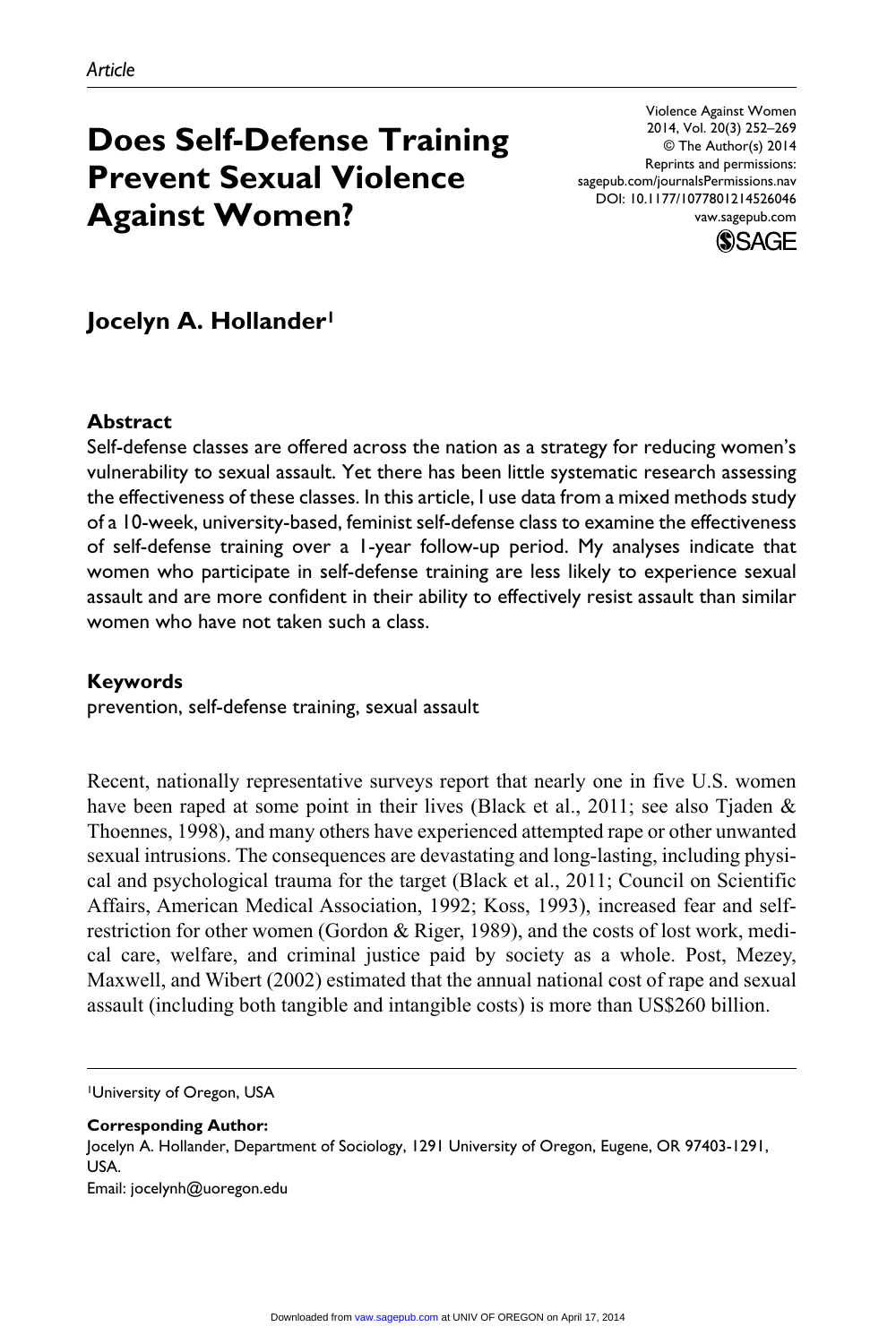Because of these individual and social costs, it is crucial to understand how best to prevent sexual assault. Until quite recently, most "prevention" efforts focused on identifying victim/survivors and mitigating the short- and long-term consequences of sexual assault (secondary and tertiary prevention as defined by the Centers for Disease Control and Prevention, 2004). While critical, these efforts do not reduce the incidence of sexual assault. Thus, attention has recently shifted to primary prevention (i.e., stopping sexual assault before it occurs).

Sexual assault prevention programs vary in their focus. Some focus on increasing awareness of sexual assault and its consequences; others attempt to teach skills for avoiding danger, change social norms, or encourage bystander intervention. Unfortunately, of the very few that have been evaluated, virtually none has been found to be effective in reducing the risk or prevalence of rape (e.g., Anderson & Whiston, 2005; Breitenbecher & Gidycz, 1998; Breitenbecher & Scarce, 1999; Gidycz et al., 2001). While they do seem to have some success at changing attitudes (e.g., sympathy for victims) over the short term (Bachar & Koss, 2001; Brecklin & Forde, 2001; Breitenbecher, 2000; Gidycz, Orchowski, & Edwards, 2011; Yeater & O'Donohue, 1999), these attitudes are not reliably linked to behavior.

One type of assault prevention program has more promise, however: women's selfdefense training. Self-defense classes are operated by a variety of organizations, including police departments, universities, rape crisis centers, and martial arts studios. Although diverse, all teach women a range of strategies, both physical and verbal, to prevent and resist assault. Advocates contend that self-defense training empowers women to resist assault while not limiting their freedom (McCaughey, 1997; Ozer & Bandura, 1990; Rozee & Koss, 2001).

There is indirect evidence that these courses may increase women's effectiveness in resisting violence. Research has found that physical resistance (fighting or fleeing) and forceful verbal resistance (e.g., yelling) are associated with avoiding rape (see Ullman, 1997, 2007), and that women who forcefully resist sexual assault are more likely to avoid rape, with no increase in physical injury (Ullman, 1998; Ullman & Knight, 1992). It is logical, then, that specialized training in self-defense might further boost women's ability to prevent and resist violence.

The existing research on women's self-defense training finds that it has a host of positive consequences, including improvements in self-esteem, self-efficacy, assertiveness, and fighting skills, as well as reduced fear (Brecklin, 2008; Brecklin & Ullman, 2005; Hollander, 2004; McCaughey, 1997; McDaniel, 1993; Orchowski, Gidycz, & Raffle, 2008; Ozer & Bandura, 1990; Weitlauf, Smith, & Cervone, 2000). However, less is known as to whether self-defense training helps women avoid or resist assault. A few retrospective studies have found an association between self-defense training and rape avoidance. For example, Bart and O'Brien (1985) found that women who avoided rape were nearly twice as likely to have had some sort of self-defense training. Brecklin and Ullman (2005) found that college women with self-defense or assertiveness training were more likely to report experiencing attempted rather than completed rape and were more likely to say that their resistance stopped or lessened the assault. These studies, however, did not investigate the type or duration of self-defense training.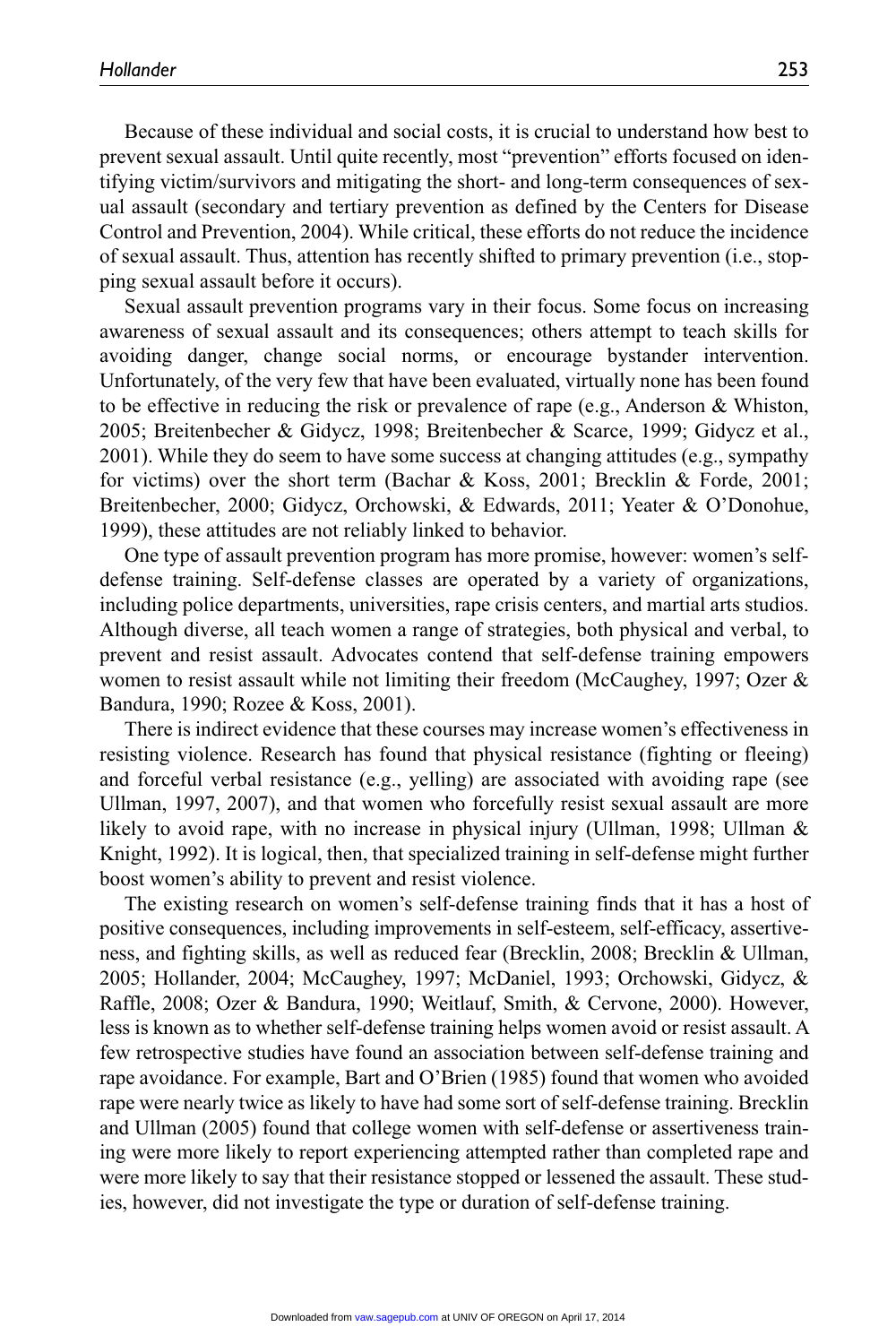Three prospective studies have assessed the influence of self-defense training on subsequent sexual victimization. Gidycz, Rich, Orchowski, King, and Miller (2006) evaluated a 7-hour sexual assault "risk reduction" program for college women with a 2½ hour self-defense component, finding that participants increased their use of selfprotective behaviors over the 6-month follow-up period but with no significant differences in rates of sexual victimization. Orchowski et al. (2008) evaluated a later version of the same program with a 2-hour feminist self-defense component and found increased self-protective behaviors, self-defense self-efficacy, and assertive sexual communication over a 4-month follow-up period, with some decrease in the quantity and severity of sexual victimization. Finally, Senn, Gee, and Thake (2011) developed and evaluated a 12-hour sexual assault resistance program with 3 hours of physical self-defense training. Participants reported higher levels of self-efficacy and an increased use of effective self-defense strategies in hypothetical situations, but no change in victimization rates over the 6-month follow-up period.

In this article, I add to this growing literature on the effectiveness of self-defense training for preventing sexual assault. My research differs from previous studies in important ways. First, I study the effects of a 30-hour self-defense course, not a brief workshop. Second, I examine the effects of self-defense training over a much longer 1-year follow-up period. Finally, I compare women who chose to take a self-defense course with similar women enrolled in other university classes. I hypothesized that women who completed the self-defense class would report fewer sexual assaults and more confidence in their ability to protect themselves.

## **Method**

### *Participants*

Participants were recruited from a self-defense class offered each term through the Women's and Gender Studies Program at a state university in the Pacific Northwest. Of the approximately 180 women enrolled in the self-defense class across six terms, 119 (66%) volunteered to participate. As a comparison group, 179 women who had not taken self-defense classes were recruited from unrelated classes such as English, Dance, Biology, and Geography. Twelve participants were dropped from further analysis because of incomplete or clearly inaccurate survey responses. The final sample size was 286, including 117 self-defense students and 169 students enrolled in other classes.

Participants ranged in age from 18 to 53, with a mean age of 21.1 years. The majority (82.5%) were White, 0.3% were African American, 5.9% were Asian and Pacific Islander, 3.8% were Latina, and 4% were Native American; this racial distribution is similar to the demographics of the university as a whole. The sample was comprised of 20.3% first-year students, 18.5% sophomores, 26.6% juniors, 30.8% seniors, and 3.8% graduate or exchange students. Just over 25% of participants reported an experience prior to the beginning of the study that met the legal definition of rape; 30.8% reported an attempted rape.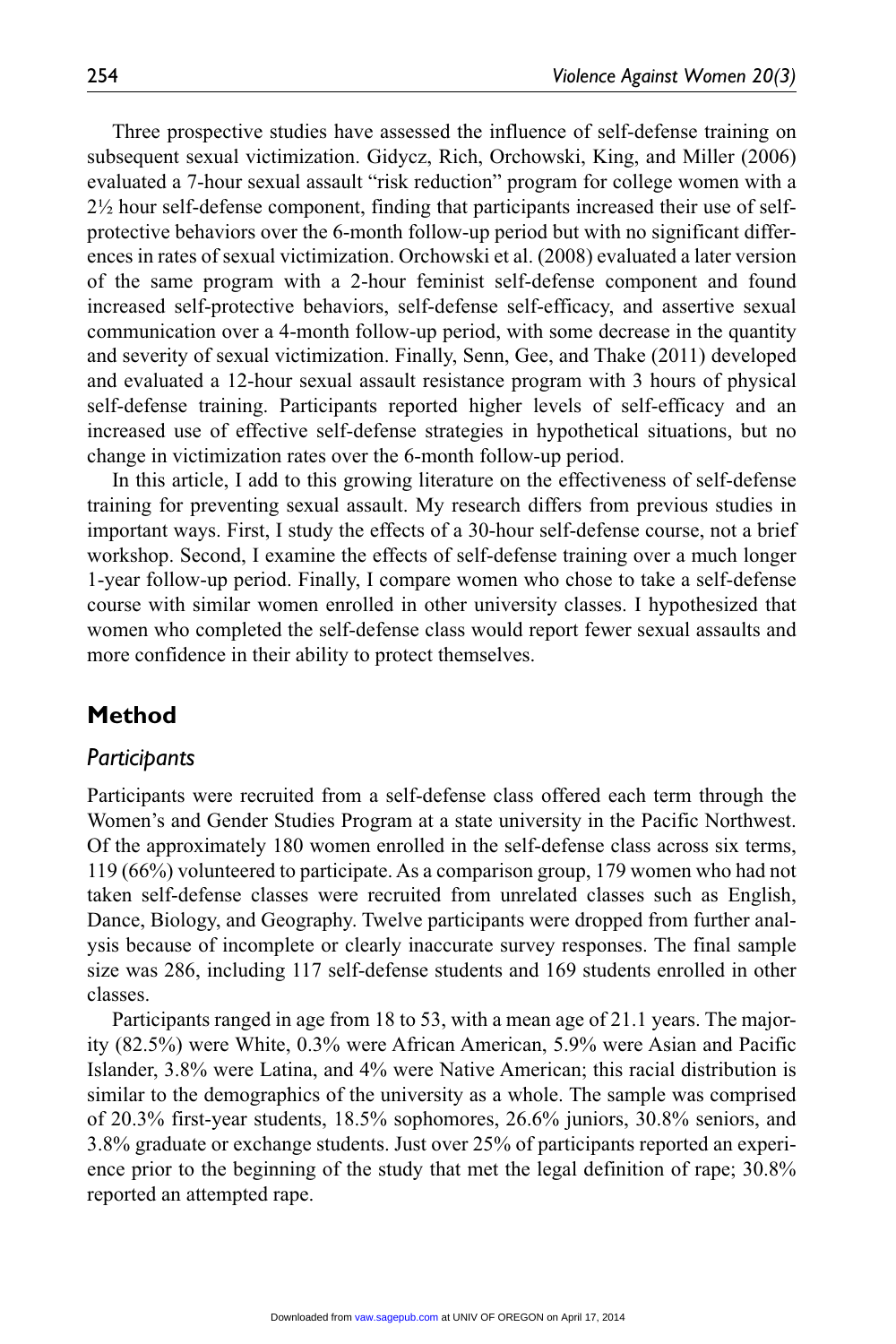Chi-square analyses revealed no significant differences between the self-defense and comparison groups in reported race, previous experiences of rape or attempted rape, or intimate partner violence. However, the two groups did differ significantly on several dimensions. First, the self-defense students were, on average, 1 year older than the students recruited from other classes (21.73 vs. 20.73 years old) and significantly more likely to be upper-class students. One source for this difference was the popularity of the self-defense class, which meant that students were often juniors or seniors before they were able to enroll. Self-defense students were also more likely to report a past experience of unwanted sexual contact (72.4% vs. 51.5%) or sexual coercion (47.4% vs. 34.3%). Measures were taken to address these differences in the analysis.

College students are clearly not representative of U.S. women as a whole. Nonetheless, this population has several advantages for studying self-defense effectiveness. First, college students represent one of the major constituencies for selfdefense classes, which are often offered in higher educational settings. Second, younger women are at particularly high risk of sexual assault: According to recent research, 20% to 30% of rapes occur between the ages of 18 and 24 (Fisher, Cullen, & Turner, 2000; Kilpatrick, Edmunds, & Seymour, 1992). Third, many current sexual assault prevention programs are aimed at college populations, in part because of federal funding requirements (Anderson & Whiston, 2005). Fourth, college students are a clearly defined, easily accessible population with known estimated rates of sexual assault. Thus, research on college students can provide a useful foundation for further studies with more diverse populations.

## *The Self-Defense Class*

The self-defense class had been taught by the same female instructor for more than 20 years; it included training and practice in both physical and verbal self-defense, as well as academic study of issues related to violence against women. The class met for 3 hours per week over 10 weeks, and students also participated in a small group discussion that met for 1.5 hours per week. In class, students practiced physical techniques both in slow motion against other class members and full force against large pads held by class assistants. Students practiced verbal self-defense techniques in pairs and small groups, and there was also weekly discussion of the psychological and emotional aspects of self-defense. The class fit the criteria for effective self-defense classes laid out by the National Coalition Against Sexual Assault (NCASA; n.d.) and was similar to other feminist self-defense classes offered throughout the United States (see Cummings, 1992; Rentschler, 1999).

The class was explicitly feminist in its approach to self-defense (see Telsey, 2001). Class discussion and practice focused on sexual assault, although there was also discussion of other types of violence such as stalking or intimate partner violence. The physical techniques that students learned were chosen for their appropriateness for female bodies (e.g., requiring lower rather than upper body strength), their ease of learning, and their effectiveness in stopping assault. Finally, the class attended to the social-psychological factors that facilitate assault and inhibit self-protection, such as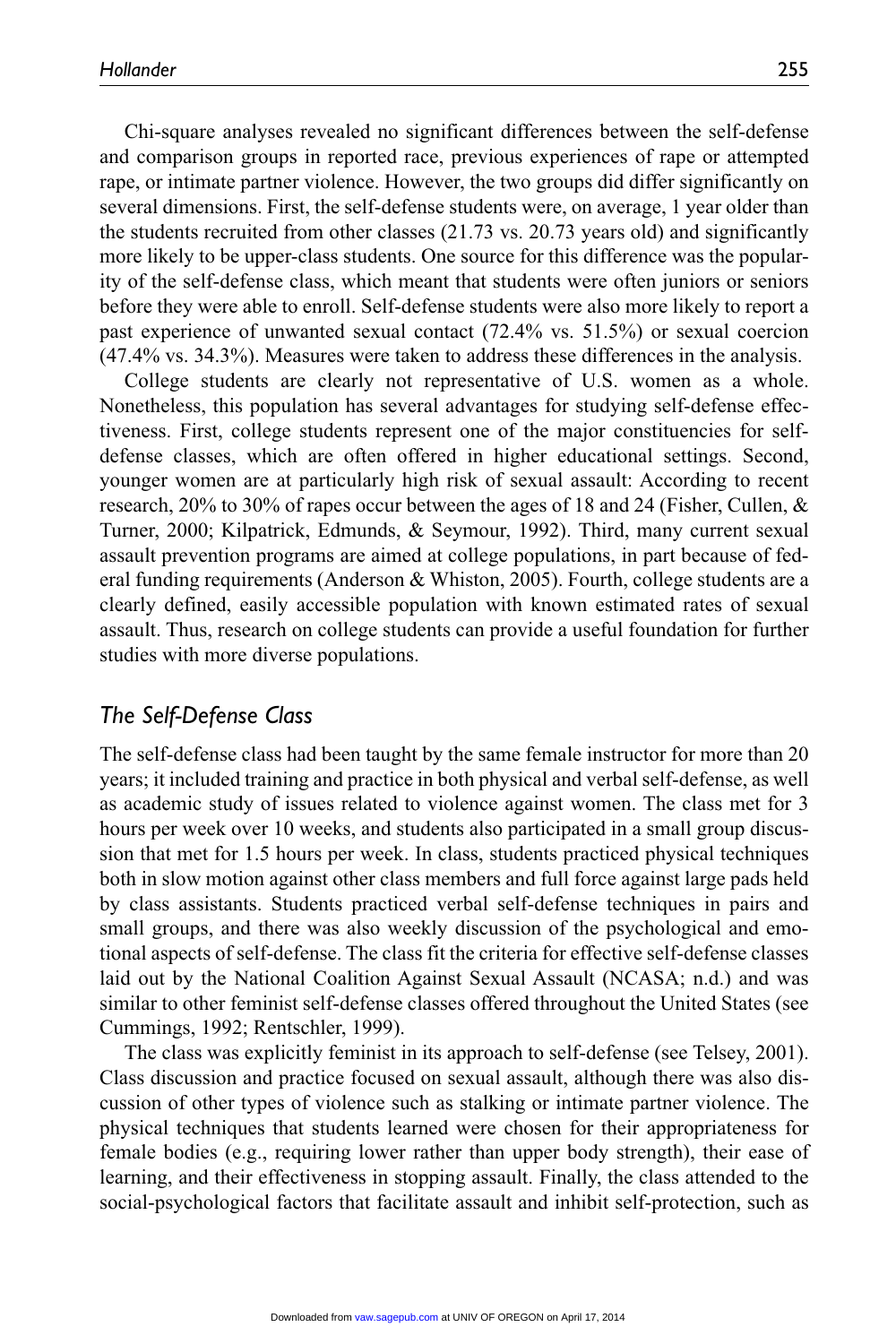gender ideals that suggest that women should prioritize others' feelings and desires instead of their own (see Rentschler, 1999; Telsey, 2001). The class included important elements of the "Assess, Acknowledge, Act" model proposed by Rozee and Koss (2001), including a focus on early recognition of risky situations and behavioral warning signs, attention to the psychological and emotional barriers to resistance, and discussion and practice of a wide range of strategies for resisting assault by strangers, acquaintances, and intimates.

## *Procedures*

Students were invited to participate in the project during the first session of each class. Self-defense students were told that the project's goal was "to understand how taking a self-defense class affects women's lives"; students in the comparison group were told that the project's purpose was "to understand college women's lives, and what factors affect their experiences during their college years." All participants were volunteers and were paid US\$10 for each survey or interview they completed.

All students completed a baseline survey at the beginning of the term and a followup survey 1 year after the end of the term. Surveys were written and self-administered. Questions were both closed and open-ended, and included both original measures and pre-existing scales focusing on self-protection strategies, perceived self-efficacy, fear, perceptions of danger, and beliefs about violence. (The full text of the survey is available by contacting the author.) Self-defense students also completed items assessing their experiences in the self-defense class. Of the 286 students who completed the first survey, 75 (64.1%) of the self-defense students and 108 (63.9%) of the non-selfdefense students completed the follow-up survey 1 year later. These rates reflect the fact that many students graduated before the administration of the follow-up survey and contacting them after graduation proved difficult. There were no differences in age, race, previous experiences of sexual assault or intimate partner violence, or class type (self-defense vs. comparison classes) between those who completed the study and those who did not.

Although the analysis below focuses mostly on these survey data, it is also informed by interviews and participant observation. I conducted face-to-face, indepth interviews with 20 self-defense students to gain a richer understanding of their experiences. All students in four of the five self-defense classes studied (98 total students) were invited to participate; 52 expressed interest and 20 followed through by making and keeping interview appointments. Interview questions were open-ended and focused on participants' experiences of the self-defense class, selfperceptions, and relevant experiences subsequent to completing the class. The interviews lasted 45 to 90 minutes and were recorded and transcribed verbatim. Finally, I conducted participant observation in the self-defense class across one academic term. My formal role was as an assistant; I demonstrated techniques and held heavy bags and pads for the students to strike. After each class, I recorded my observations of both class content and interactions.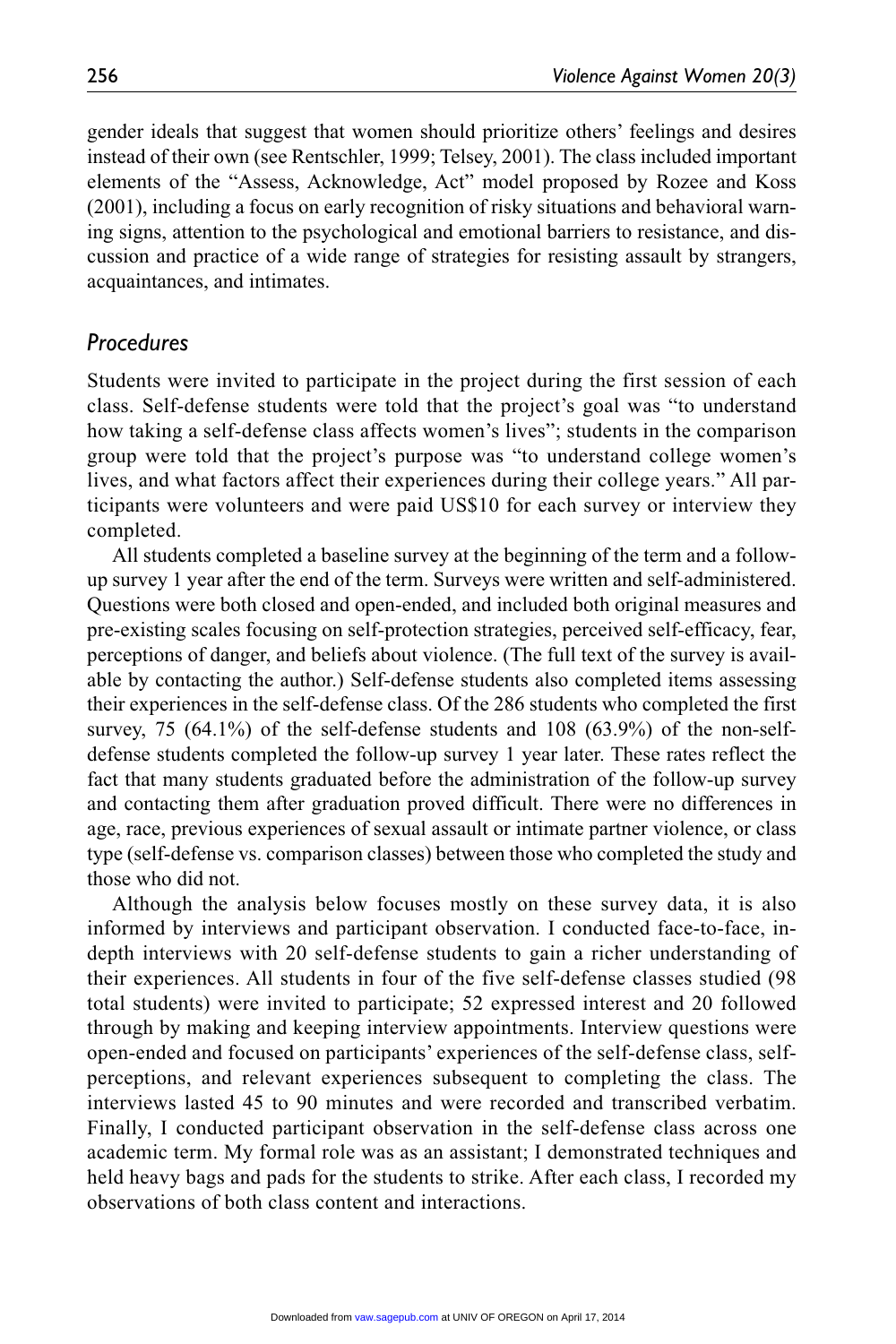## *Outcome Measures*

*Experiences of sexual assault.* Participants completed the Sexual Experiences Survey (SES; Koss, Gidycz, & Wisniewski, 1987) to assess their sexual victimization prior to the study and during the follow-up period. The SES is widely used to assess sexual assault history and has good reliability and validity (Koss & Gidycz, 1985). It includes 10 behaviorally specific questions under four categories of unwanted sexual experiences:

- 1. Sexual Contact (unwanted fondling, kissing, or petting as a result of someone's arguments, pressure, use of authority, force, or threat of force),
- 2. Sexual Coercion (unwanted sexual intercourse as a result of someone's arguments, pressure, or use of authority),
- 3. Attempted Rape (an unsuccessful attempt at sexual intercourse using force, threat of force, or alcohol/drugs), and
- 4. Rape (completed sexual intercourse using force, threat of force, or alcohol/ drugs).

The original SES was modeled on Ohio rape laws in force in the late 1970s, which required perpetrator intent for alcohol/drug incapacitated sex to qualify as rape. These laws have since been reformed (although some other states still differentiate degrees of sexual assault based on perpetrator intent), and the recent revision of the SES (Koss et al., 2007) reflects those changes. At the time this research was conducted, however, the original SES was the only version available. As a result, participants' responses may undercount experiences of incapacitated attempted rape, as well as experiences in which the victim expressed non-consent but the perpetrator continued with the sex act, though without verbal pressure or physical force.

*Self-efficacy.* All participants completed a modified version of the Self-Defense Self-Efficacy Scale (Weitlauf, Cervone, Smith, & Wright, 2001). This scale assesses respondents' perceptions of their ability to use various types of self-defense skills (punches or strikes, kicks, blocks, wrist grab releases, chokehold releases), recognize dangerous situations, prevent a sexual assault, or get legal or medical help after an assault. Possible responses ranged from 1 (*not confident at all*) to 10 (*very confident*). Weitlauf's original measure includes questions about both respondents' perceptions of their skills and their confidence that they would be able to use those skills if attacked. However, only the questions about confidence were used in this project.

*Assailant types.* The Self-Defense Self-Efficacy Scale does not distinguish between stranger assailants and those known to the target. However, Ullman (2007) found that women are more reluctant to resist known assailants. Two items asked participants how effectively they feel they would be able to defend themselves against a stranger versus an acquaintance or intimate; possible responses ranged from 1 (*not effectively at all*) to 7 (*very effectively*).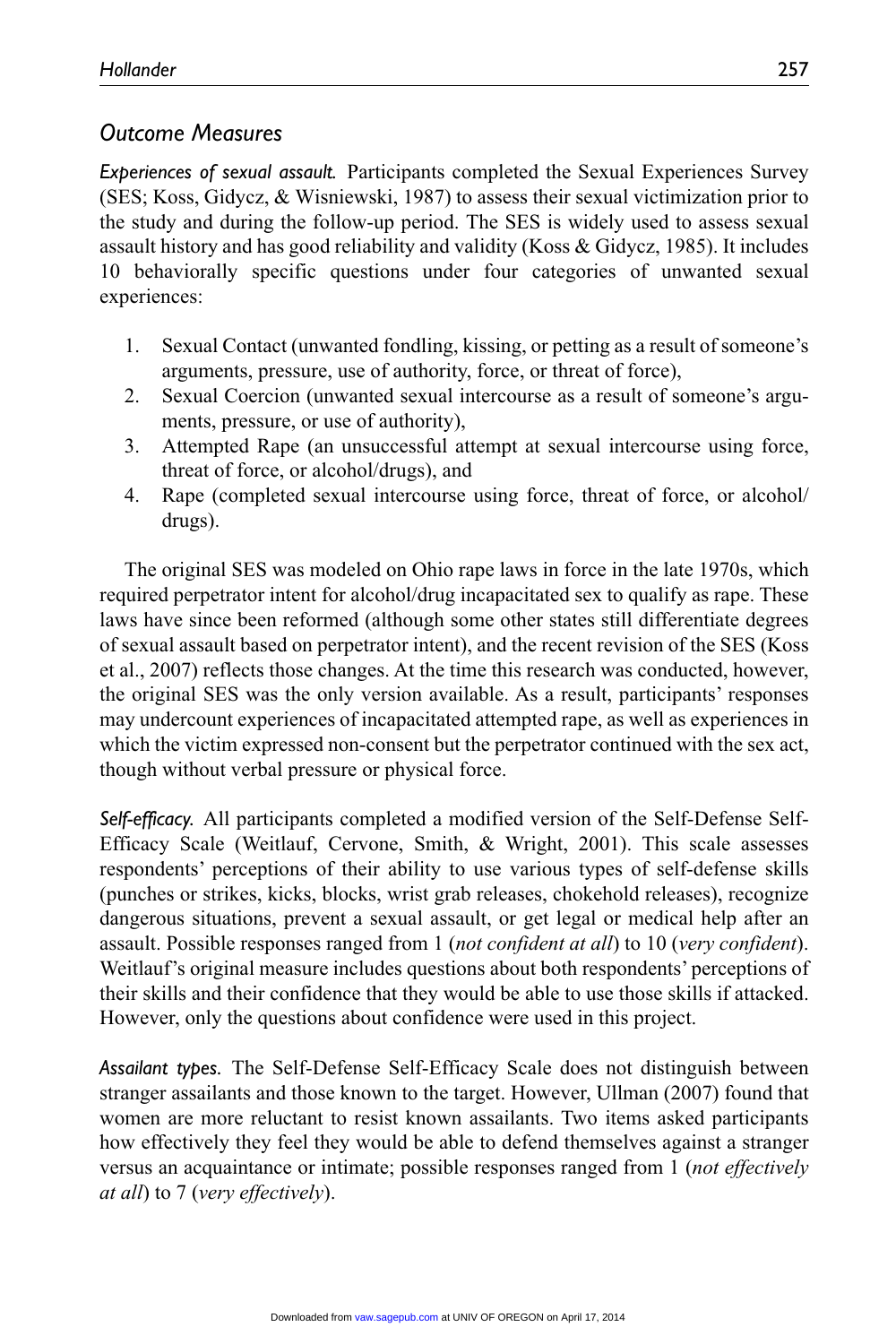|                           |    |                                  | Self-defense classes Comparison classes |                                   | Overall |                                   |
|---------------------------|----|----------------------------------|-----------------------------------------|-----------------------------------|---------|-----------------------------------|
| Sexual Experiences Survey | n  | $%$ of<br>subjects<br>$(n = 75)$ | n                                       | $%$ of<br>subjects<br>$(n = 108)$ | n       | $%$ of<br>subjects<br>$(n = 183)$ |
| Sexual contact            |    | 9.3                              | 22                                      | 20.4                              | 29      | 15.8                              |
| Sexual coercion           | 3  | 4.0                              | 14                                      | 13.0                              | 17      | 9.3                               |
| Attempted rape            | 2  | 2.7                              | 9                                       | 8.3                               | н       | 6.0                               |
| Rape                      | 0  | 0                                | 3                                       | 2.8                               | 3       | 1.6                               |
| No reported assault       | 66 | 88.0                             | 75                                      | 69.4                              | ا 14    | 77.0                              |

**Table 1.** Total Reports of Unwanted Sexual Experiences, by Type of Class.

*Note*. Percentages do not sum to 100% because some participants reported multiple types of unwanted experiences.

## **Results**

## *Does Self-Defense Training Reduce Women's Risk of Assault?*

I began by examining patterns of participants' responses to the SES on the follow-up survey. Table 1 describes all responses to the SES items. Overall, 23% of participants reported at least one unwanted sexual experience during the follow-up period. Most reports involved sexual contact or coercion; 6% reported an attempted rape, and 1.6% reported an experience that met the legal definition of rape. These rates are consistent with college incidence rates reported by other researchers (e.g., Fisher et al., 2000; Gidycz, Coble, Latham, & Layman, 1993; Gidycz, Hanson, & Layman, 1995). In each category, those in the comparison group reported proportionately more assaults than those in the self-defense group. In total, 12.0% of the self-defense students and 30.6% of the non-self-defense students reported a sexual victimization during the follow-up period. It is worth noting that *no* self-defense student, but 2.8% of the students in comparison classes, reported an experience of rape.Note that using the SES in this way likely undercounts experiences of sexual assault, because the original SES asks respondents *whether* they have experienced a given type of sexual assault in the relevant time period, not *how many times* they experienced that type of assault. Thus, repeated experiences of the same type of assault are not measured.

While Table 1 summarizes the total number of assaults, Table 2 classifies participants in terms of the highest level of sexual assault reported. Thus, an individual participant may be represented in multiple categories in Table 1, because she may have experienced different types of assault at the hands of one or more perpetrators. In Table 2, each respondent is represented only once, based on the most severe type of assault reported. Parallel patterns were found here: The more severe the assault, the fewer students reported experiencing it, and in every category, self-defense students were less likely to report an assault than students in comparison classes.

Because few self-defense students reported any kind of assault during the followup year, cell sizes were quite small. Following Gidycz and her colleagues (Gidycz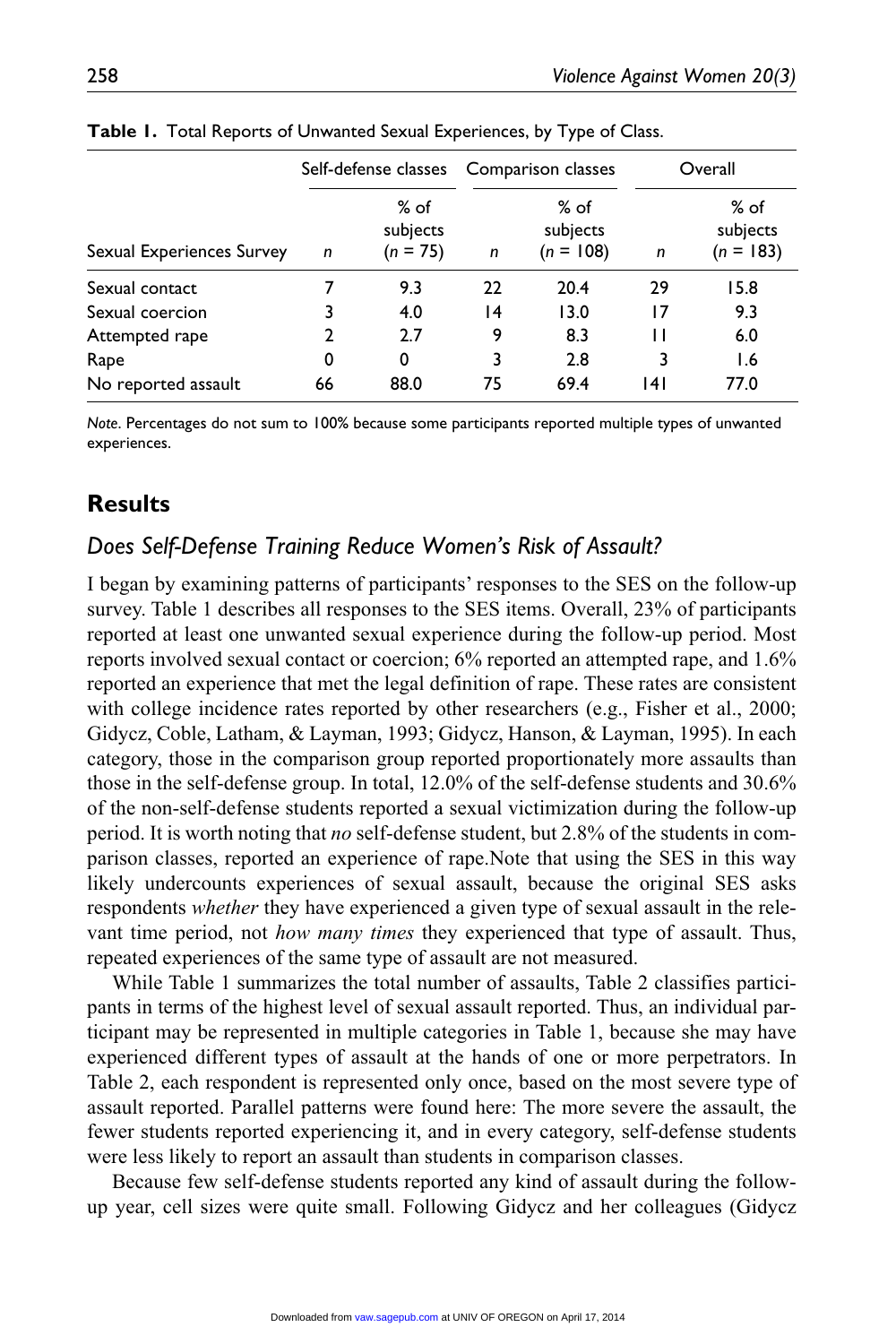|                           | Self-defense classes |                    | Comparison classes |                    | Overall      |                    |
|---------------------------|----------------------|--------------------|--------------------|--------------------|--------------|--------------------|
| Sexual Experiences Survey | n                    | $%$ of<br>subjects | n                  | $%$ of<br>subjects | n            | $%$ of<br>subjects |
| Sexual contact            | 4                    | 5.3                | 10                 | 9.3                | 14           | 7.7                |
| Sexual coercion           | 3                    | 4.0                | П                  | 10.2               | 14           | 7.7                |
| Attempted rape            | 2                    | 2.7                | 9                  | 8.3                | $\mathbf{I}$ | 6.0                |
| Rape                      | 0                    | 0                  | 3                  | 2.8                | 3            | 1.6                |
| No reported assault       | 66                   | 88.0               | 75                 | 69.4               | 141          | 77.0               |
| Total                     | 75                   | 100                | 108                | ١00                | 183          | 100                |

**Table 2.** Highest Level of Assault Reported, by Type of Class.

et al., 2006; Orchowski et al., 2008), I collapsed the five SES categories in Table 2 into three to test for statistical significance: (a) no history of sexual victimization, (b) moderate sexual victimization (any unwanted sexual experience other than rape), and (c) rape (penetration achieved using force, threat of force, or alcohol or drugs). A chisquare test of independence showed that sexual assault and class type were significantly associated,  $\chi^2(2) = 9.23$ ,  $p = .01$ , Cramer's  $V = .23$ . Examination of the observed frequencies and standardized residuals showed that self-defense participants were less likely to report experiencing sexual assault than the comparison group.

However, the significant pre-existing differences between the self-defense and comparison groups indicated the need for further analysis. The two groups differed in mean age, class standing, and likelihood of reporting a prior experience of sexual contact or coercion. This is not uncommon; groups may differ systematically on background variables, which may bias estimates of the effects of an intervention. Propensity scores, which summarize "the conditional probability of assignment to a particular treatment given a vector of observed covariates" (Rosenbaum & Rubin, 1984, p. 516), are useful for reducing possible bias. The propensity score uses logistic regression to collapse any number of covariates into a single predictor, which is then used in subsequent analyses as if it were the only confounding covariate. Here, all variables that differed significantly between the two groups, as well as the non-significant variables (as recommended by Rubin & Thomas, 1996), were used to develop propensity scores, which represent the estimated probability, as determined by the covariate values, of being in the self-defense course rather than the comparison course. This propensity score was then used in subsequent analyses to control for the pre-existing differences between the two groups.

A logistic regression was conducted to assess the two groups' likelihood of experiencing any type of assault across the follow-up year. As expected, women in the comparison group were 1.58 times more likely to report sexual assault. This difference approached significance,  $B = -0.46$ , Wald(1) = 3.66,  $p = .056$ . There was no effect of the propensity score,  $B = -1.66$ , Wald(1) = 2.76,  $p = .19$ . Given the small sample size, and together with the frequencies described above, this analysis suggests that the selfdefense class was effective in reducing rates of sexual assault.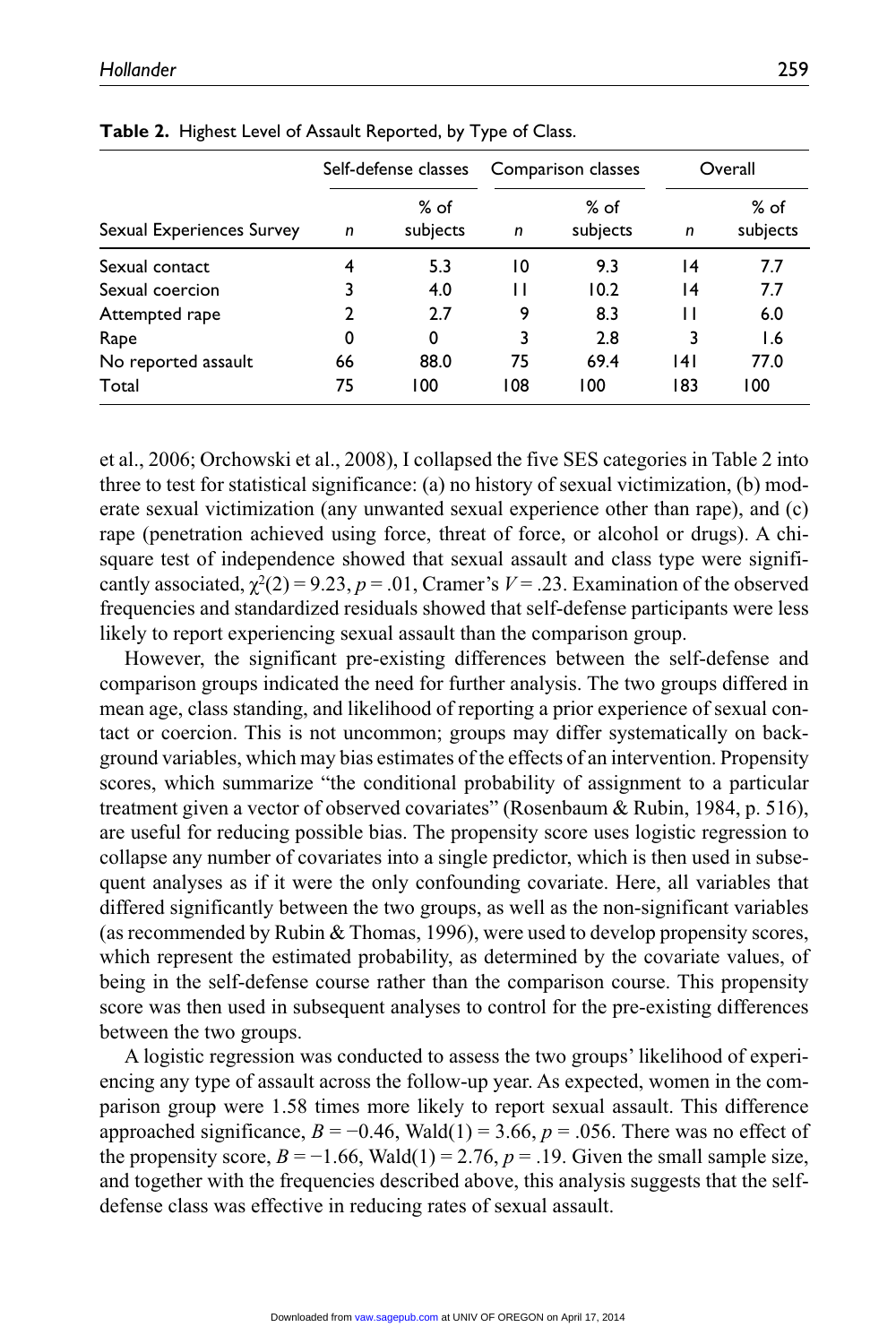# *Does Self-Defense Training Increase Women's Confidence That They Can Defend Themselves Effectively?*

The Self-Defense Self-Efficacy Scale (adapted from Weitlauf et al., 2001) summarizes the respondent's confidence that she could defend herself in various ways against sexual assault. A repeated-measures ANCOVA (using the propensity score as a covariate) was used to test this hypothesis. The focal test of my hypothesis was an interaction of time and class. This interaction was significant,  $F(1, 175) = 46.33$ ,  $p < .001$ ,  $\eta_p^2 = .21$ . There was no effect of the propensity score,  $F(1, 175) = 0.05$ ,  $p = .83$ ,  $\eta_p^2 = .000$ . Examination of the means shows that this interaction is explained by an increase in self-efficacy over time for women who took the self-defense course, whereas the women who took the comparison courses showed no increase (see Figure 1). Simple effects tests show that compared with women in the comparison courses, women in the self-defense course had significantly *lower* self-efficacy at the beginning of the term,  $t(280) = 2.70$ ,  $p = .007$ . At the postintervention follow-up, however, the positions of the two groups were reversed, and the self-defense students had significantly *higher* self-efficacy at  $t(180) = -6.25$ ,  $p < .001$ . These results parallel findings from other studies (McDaniel, 1993; Ozer & Bandura, 1990; Weitlauf et al., 2001; Weitlauf et al., 2000), finding increased self-confidence and self-efficacy following a self-defense class. However, previous studies have used briefer follow-up periods (between 1 and 6 months); my research confirms that these changes are sustained over a follow-up period of approximately 1 year.

The Self-Defense Self-Efficacy Scale does not distinguish between assailants who are strangers and those who are known to the target. Two original items on the survey asked participants to evaluate how effectively they believed they could defend themselves against these different types of perpetrators. The first question focused on assaults perpetrated by strangers. As depicted in Figure 2, both groups of participants began with a baseline mean score of just over the midpoint (4.28 for the self-defense students and 4.34 for the comparison group). At the time of the follow-up, the selfdefense students' mean score had jumped to 5.68 on the 7-point scale, while the other students' mean score had remained at the baseline level (4.44).

A repeated-measures ANCOVA (using the propensity score as a covariate) found a significant main effect of time,  $F(1, 176) = 4.45$ ,  $p = .004$ ,  $\eta_p^2 = .03$ , as well as class type,  $F(1, 176) = 16.37$ ,  $p < .001$ ,  $\eta_p^2 = .09$ . However, these main effects were qualified by a significant interaction of time and class type,  $F(1, 176) = 25.40$ ,  $p < .001$ ,  $\eta_p^2 =$ 13. There was no effect of the propensity score,  $F(1, 176) = 2.63$ ,  $p = 11$ ,  $\eta_p^2 = 0.02$ . Examination of the means (see Figure 2) showed that this interaction is explained by an increase in self-confidence over time for women who took the self-defense course, whereas the women who took the comparison courses showed no increase. Simple effects tests showed that women in the self-defense course did not differ from the women in the comparison courses at baseline,  $t(282) = 0.46$ ,  $p = .65$ , whereas they showed significantly higher self-efficacy about defending themselves against strangers at the post-intervention follow-up,  $t(179) = -7.10, p < .001$ .

The second survey question paralleled the first but asked about acquaintances or intimates rather than strangers. The same pattern was apparent here. At baseline, both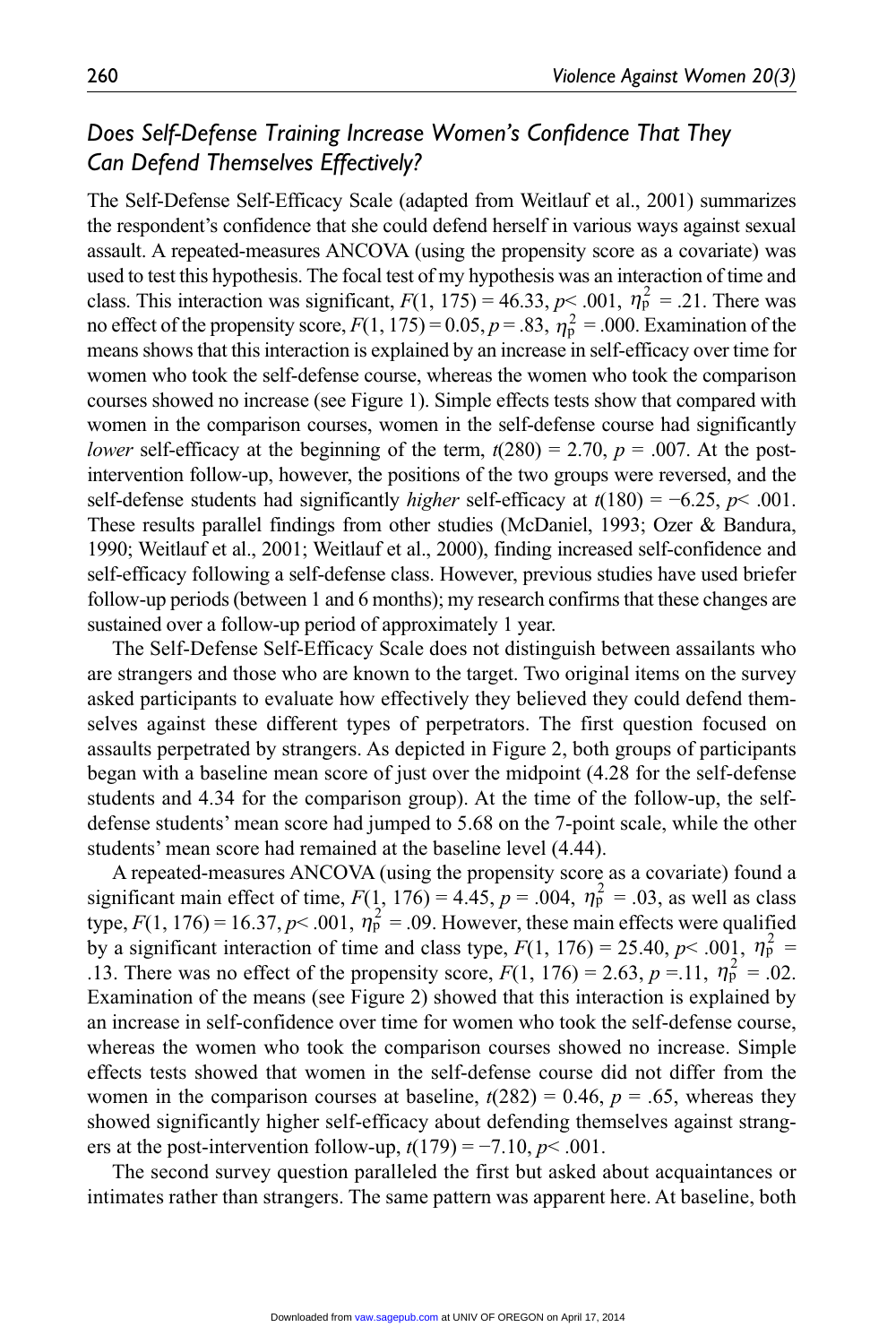

**Figure 1.** Self-defense self-efficacy. *Note.* This figure displays means controlling for propensity scores.

groups' mean scores were very similar (4.61 for self-defense students and 4.69 for other students); after 1 year, the self-defense students' mean score had risen to 5.79, while the non-self-defense students' mean score had increased only slightly, to 4.88. A repeated-measures ANCOVA (using the propensity score as a covariate) was used to test this hypothesis. There was a significant main effect of time,  $F(1, 174) = 6.13$ ,  $p = .014$ ,  $\eta_p^2 = .03$ , as well as class type,  $F(1, 174) = 10.09$ ,  $p = .002$ ,  $\eta_p^2 = .06$ . However, these main effects were qualified by a significant interaction of time and class type,  $F(1, 174) = 9.59$ ,  $p = .002$ ,  $\eta_p^2 = .05$ . There was no effect of the propensity score,  $F(1, 174) = 3.11$ ,  $p = .08$ ,  $\eta_p^2 = .02$ . Examination of the means (see Figure 3) shows that this interaction is explained by an increase in self-confidence over time for women who took the self-defense course, whereas the women who took the comparison courses showed no self-confidence increase. Simple effects tests show that women in the self-defense course did not differ from the women in the comparison courses at baseline,  $t(280) = 0.45$ ,  $p = .65$ , whereas they showed significantly higher self-efficacy about defending themselves against acquaintances or intimates at the post-intervention follow-up, *t*(174) = −4.49, *p*< .001.

Does women's change in confidence over time depend on the type of perpetrator? A repeated-measures ANCOVA (using the propensity score as a covariate) on the difference scores (Confidence at Time 2−Confidence at Time 1), with type of perpetrator as a within-subjects factor and class type as a between-subjects factor, was used to examine this question. There was a significant main effect of class type,  $F(1, 174) =$ 25.97,  $p < .001$ ,  $\eta_p^2 = .13$ . The main effect of perpetrator type was non-significant,  $F(1, \theta_p)$  $174$ ) = 0.164,  $p = .69$ ,  $\eta_p^2 = .001$ , as was the class type by perpetrator type interaction,  $F(1, 174) = 2.45, p = .12, \eta_p^2 = .01$ . There was no effect of the propensity score,  $F(1, 174)$  $173$ ) = 0.48,  $p = .49$ ,  $\eta_p^2 = .003$ . Overall, women in the self-defense course showed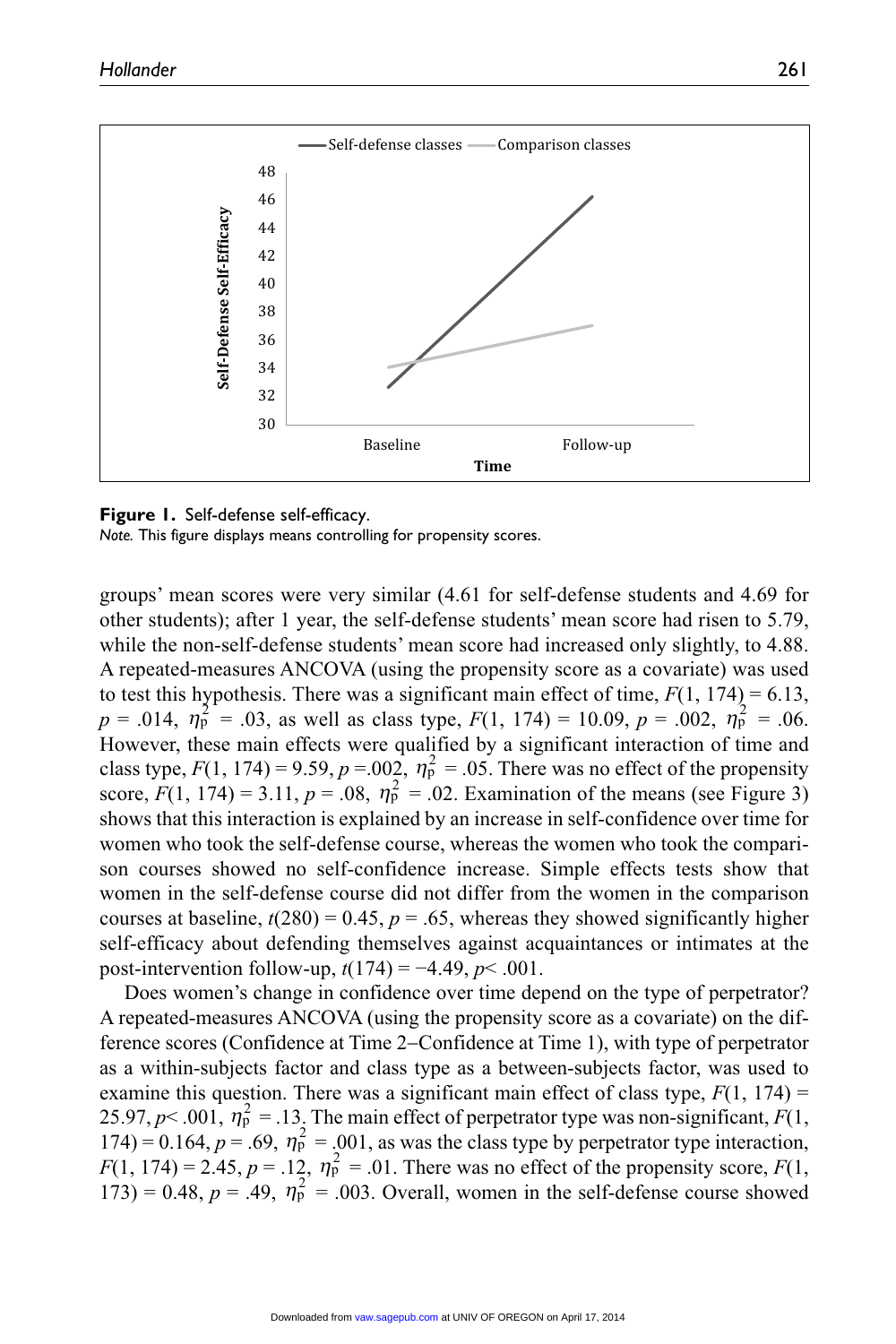

**Figure 2.** Anticipated self-defense effectiveness if attacked by a stranger.

greater gains in confidence than women in the comparison courses, regardless of whether the perpetrator was a stranger, acquaintance, or intimate.

These quantitative findings are bolstered by results from the qualitative responses to the survey and interview questions. Qualitative analysis followed accepted practices (see Miles & Huberman, 1994) and focused on open-ended survey responses, interview transcripts, and field notes from participant observation. After reading through a subset of the data, I developed a coding scheme that captured the major themes in the data. I then coded all the data based on this scheme. I read and reread excerpts associated with particular codes to detect both patterns and exceptions, and then returned to the full transcripts to place these excerpts in context. Selected quotes were representative of multiple participants' comments and sentiments.

Self-defense students overwhelmingly reported that learning self-defense had bolstered their confidence in their ability to defend themselves from violence:

I feel more confident that if I were put in a bad situation that I now possess the skills to either avoid the situation or get out of the situation. I don't feel that prior to the class that I had that much confidence. (survey)

#### And,

And after [taking the class], I really felt more confident just walking at night. And not overconfident where nothing bad can happen to me now, but I still felt like I stood a chance. Because I remember before thinking about like, if anything ever happened to me, I would probably just stand there and scream and not do anything and not know what to do. Now I feel like I've got a list of things that I could probably come up with to do. (interview)

Interestingly, this increased self-confidence extends beyond situations where physical self-defense might be used. As other studies have found (e.g., McCaughey, 1997;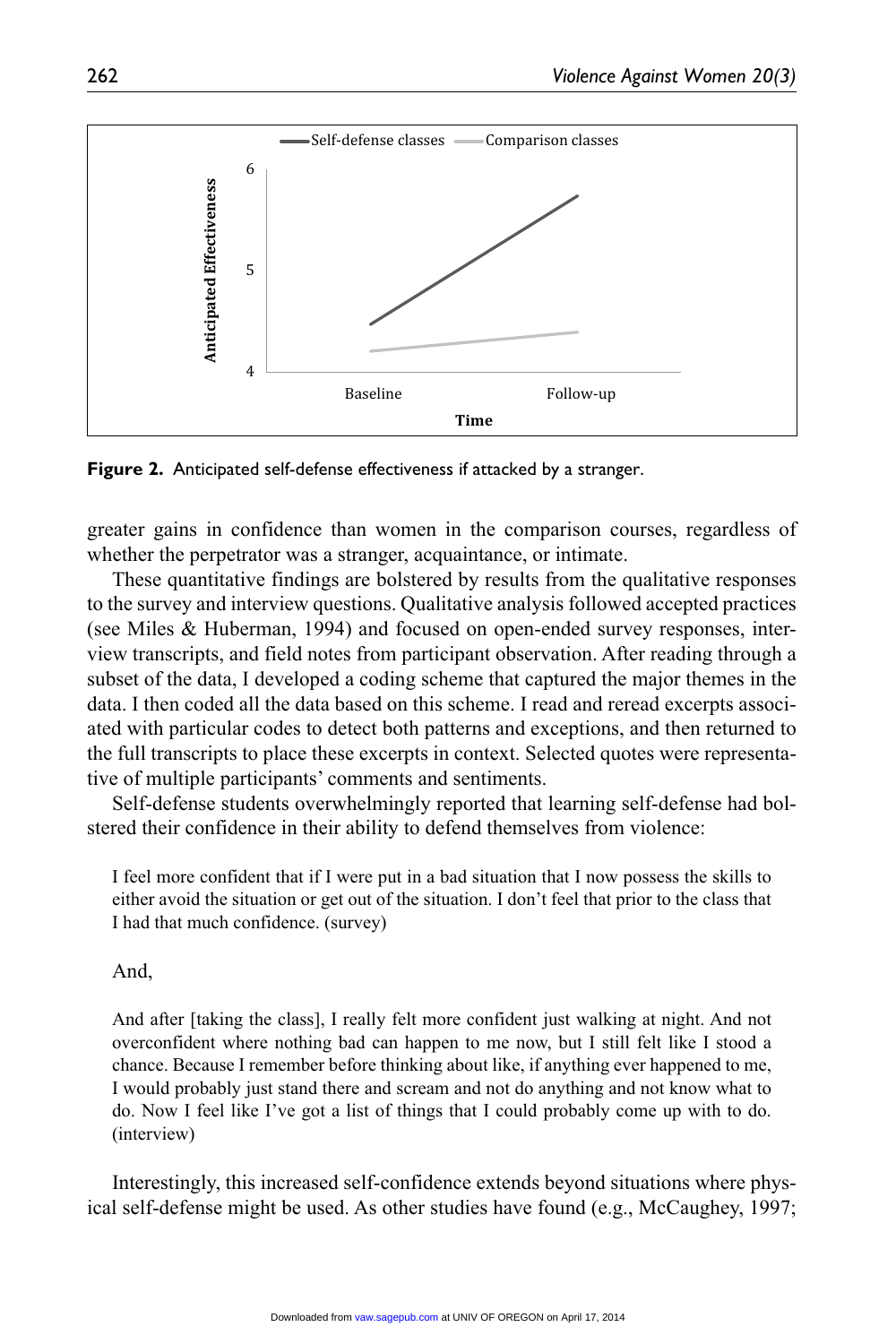

**Figure 3.** Anticipated self-defense effectiveness if attacked by an acquaintance or intimate.

Weitlauf et al., 2001), self-defense students reported feeling more confident in a broad range of situations, such as participating in their other classes, being assertive with their families, saying no to potential dates, expressing anger or discomfort, and simply trusting their own perceptions.

The follow-up survey also asked self-defense students whether they had ever used the skills they learned in the class. A few students reported having had occasion to use the physical techniques:

A man at the bus stop was invading my space and . . . using ploys to see if I would do what he asked. He acted like he was joking with me and grabbed my arm near my wrist. I used the wrist release I learned and said loudly for him to leave me alone . . . I think if I had been less resistant he would have taken it further. (survey)

Many other students replied that they had used the verbal and emotional strategies they learned in the class, and recounted stories such as the following:

I was at a football game and this drunk guy was stomping all over the place. And he put his arm around me. And normally I would keep in to my space and I'd just, I wouldn't say anything normally. I was just like, "Oh, whatever, you know, he's just drunk. Let it go." But I actually spoke up and I said, "Get your hand off of me." That's something I would have never done before. [Q: Did he get his hands off you?] Oh yeah. He was, "Oh, I'm sorry. I didn't mean to . . ." So it worked . . . That's a really small thing, but to me it was just so empowering. (interview)

### And,

The first thing that happened to me after walking into a bar the other night, a man grabbed the back of my cowgirl hat and when I turned around continued to screw with it. I looked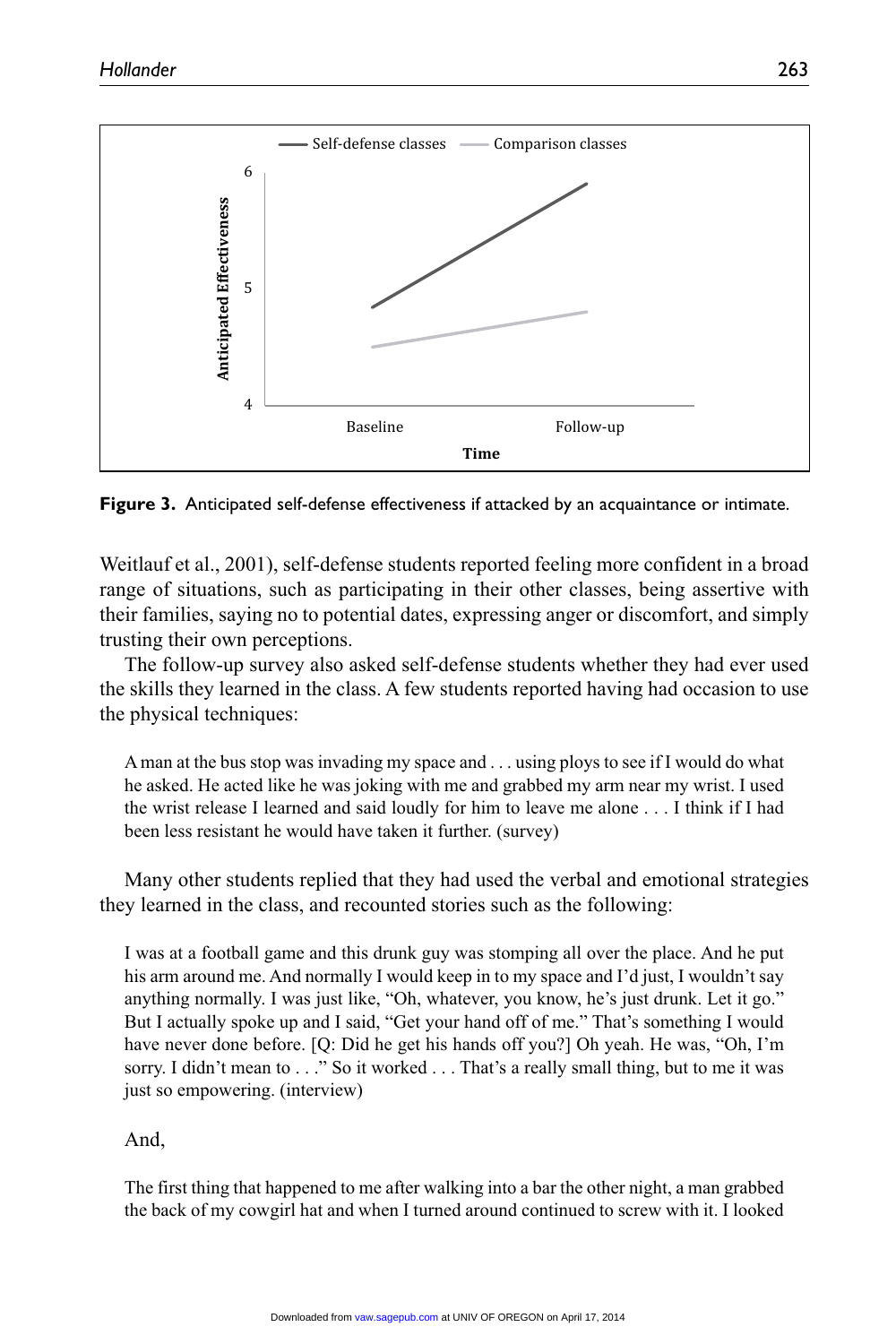him in the eye and said, "We don't know each other. Don't touch me." This is huge for me, I didn't used to look men in the eye, and most often when I say things, it's too quiet for people to hear. I did the same thing at work to a kid who was harassing me, I turned, looked him in the eye, and said, "I don't want to talk to you," and turned around. It stopped a few days later. (survey)

Students were clear that these changes were due directly to the self-defense class. One wrote,

I learned to stand up for myself and to voice what I'm thinking and to not be such a pushover any more. I think about it all the time when I'm dealing with people and I stand up for myself, and I'm like, "That's from self-defense. I got that from that class."

## **Discussion and Conclusion**

This project examined the relationship between women's completion of a feminist self-defense class and their subsequent victimization. Women in the one-term (30 hour) self-defense class reported significantly fewer sexual assaults during the subsequent year than women enrolled in other classes at the same university, even when controlling for pre-existing differences between the two groups. Although further testing was limited by the small cell sizes, women in the two groups appeared to differ both in the overall *quantity* of sexual assaults reported and the *severity* of the assault; no women in the self-defense group, but 3% of the comparison group, reported completed rape. In addition, self-defense training bolsters women's confidence in their defensive abilities: Self-defense students, but not comparison group students, reported significant increases in their confidence that they could defend themselves against an attack from a stranger, acquaintance, or intimate. Finally, only self-defense students reported a significant increase in their mean self-defense self-efficacy. Because women's resistance intentions predict their behavior if assaulted (Gidycz, Van Wynsberghe, & Edwards, 2008), these increases in confidence provide further evidence that women are better equipped to resist assault after taking a self-defense class. These findings are especially notable because of the 1-year follow-up period, compared with the 1-month to 6-month periods used in previous research.

The implications are profound. Sexual assault is a widespread problem with farreaching effects for both individuals and communities. Virtually every other prevention strategy has proved ineffective at reducing sexual victimization. If self-defense training reduces women's subsequent risk of sexual assault, it would provide an effective and fairly simple way to reduce women's vulnerability to violence. Future research should replicate this study with larger and more diverse samples. However, the project described here suggests that, at least on college campuses, self-defense training is a potentially powerful tool for reducing rates of sexual assault.

Notably, not only did self-defense students report fewer rapes and sexual assaults, but they also reported proportionately fewer *attacks*. In other words, women were not simply less likely to be raped if attacked—in which case we would expect to see a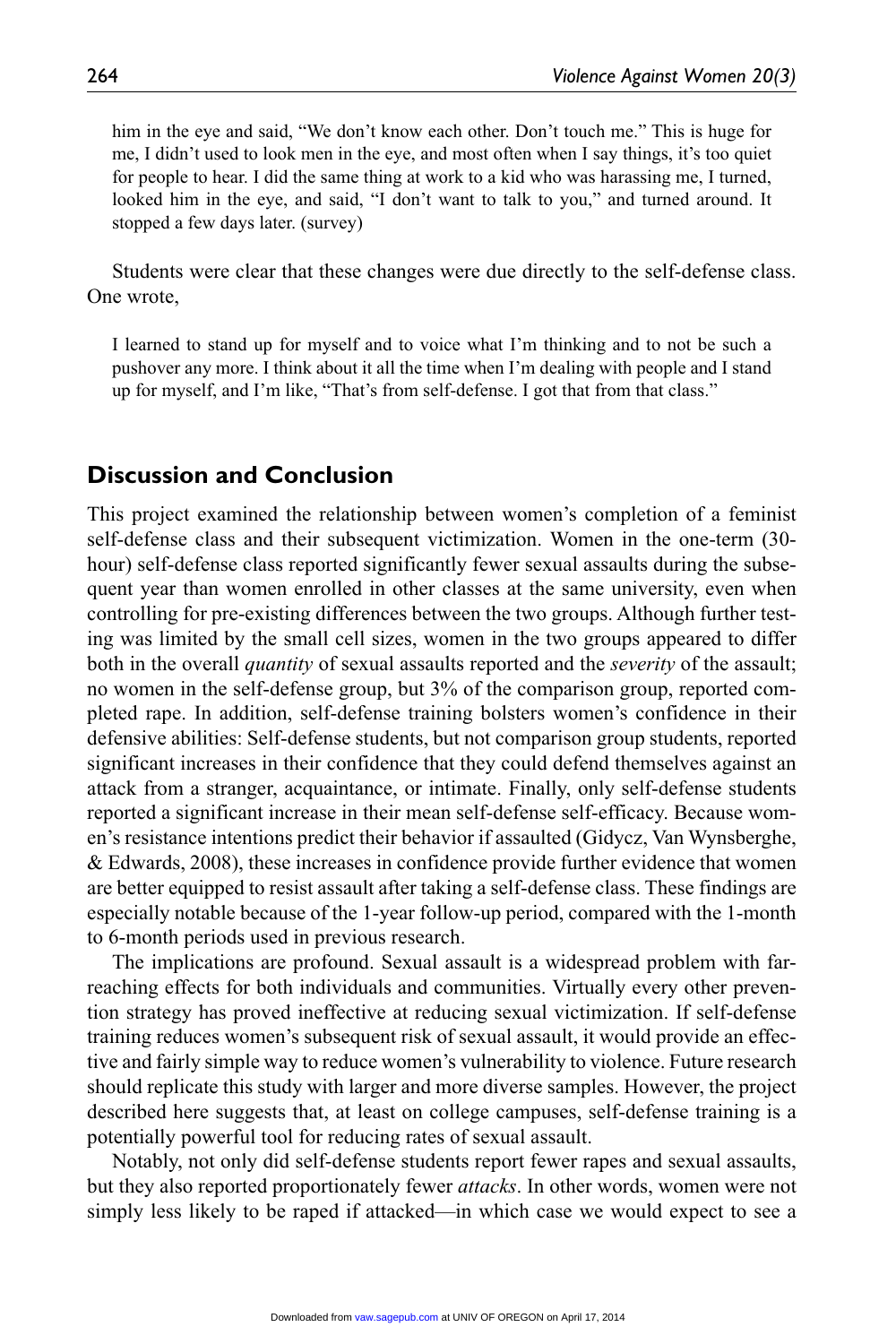large increase in *attempted* rapes among the self-defense group—but were less likely to be attacked at all. This suggests that self-defense training both changes women's responses to assault *and* changes women's behavioral or interactional patterns such that they are less likely to be targeted by potential assailants. Although the causes for this change remain to be explored, participants' qualitative comments above suggest possible mechanisms. Self-defense students' assertive responses to intrusion, even relatively minor intrusions, may well have deterred further unwanted interaction. These findings suggest that after taking a self-defense class, women are better able to discern the warning signs of assault, clearer about their own desires in an interaction, and more willing to speak and act on their own behalf, all elements that may reduce the odds of attempted or completed sexual assault.

These results are also notable in light of the fact that women who undergo selfdefense training might be expected to be *more* likely to recognize and report an unwanted sexual experience as sexual assault. Feminist self-defense classes include a clear discussion of the legal definition of rape and encourage women to see a wide range of unwanted sexual experiences as assault. Indeed, a number of interviewees commented that they had reevaluated past experiences and redefined them as assault after taking this class (Hollander, 2013). Given this expanded understanding of sexual assault, the fact that self-defense students reported fewer unwanted sexual experiences than other women is even more marked.

One important limitation of this study is its quasi-experimental design. Because I studied women enrolled in college classes, I could not randomly assign participants to the self-defense and comparison groups. I used propensity scores to address this situation, but it is possible that the two groups may have differed in systematic ways not controlled by this approach. It is also possible that participants in the comparison group may have been less motivated than the self-defense students to participate in the survey. In addition, participants in the self-defense group may have been influenced by demand characteristics to not report sexual assaults they had experienced. Nonetheless, this project also had significant advantages: It examined a real-world, long-term selfdefense class in a natural setting, with an extended follow-up period of 1 year.

A particularly valuable feature of self-defense training is that it does not reduce women's lives or restrict their freedom, as do many other prevention strategies and advice to women (Stanko, 1997). Rather, it empowers women and thus increases their freedom (McCaughey, 1997; Ozer & Bandura, 1990). Graduates report feeling more confident in all aspects of their lives (Hollander, 2004; McCaughey, 1997). As one participant said, "The self-confidence this class instills affects the way you interact with everyone. It affects your work environment, home environment, everything." Self-defense training may also help women even if they are assaulted; Mouilso, Calhoun, and Gidycz (2011) found that women who participated in a sexual assault risk reduction program reported significantly less psychological distress after a subsequent assault.

These findings should not be taken to imply that the burden for preventing sexual assault should lie with women. It is important to state clearly that just because women have the ability to defend themselves against violence, they are not responsible for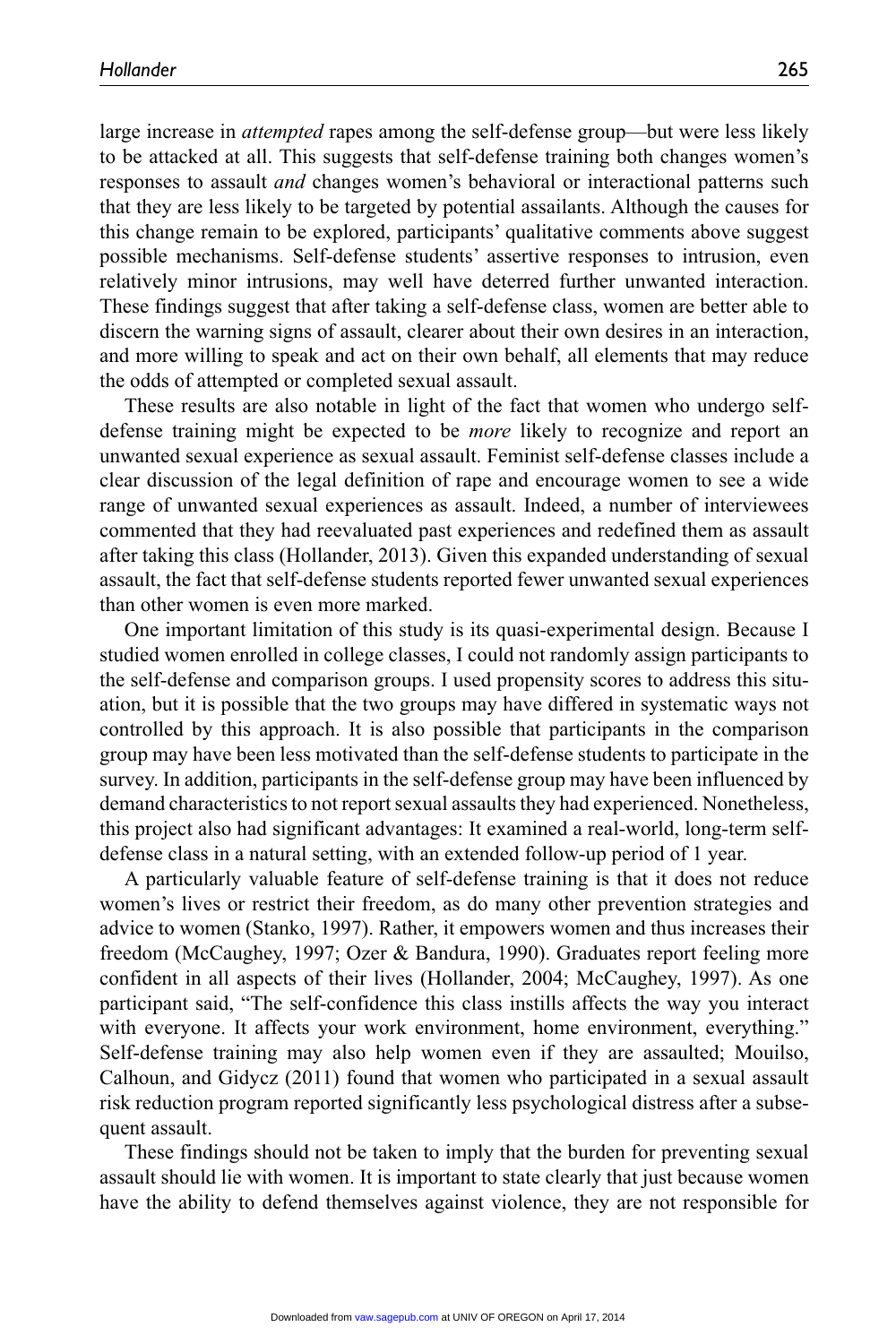preventing that violence. The responsibility for violence lies with perpetrators, and women should not be expected to prevent it, nor blamed if they do not or cannot do so. The best way to reduce rates of violence against women would be for perpetrators to stop committing it. Many exciting and innovative strategies for primary prevention targeted at perpetrators are currently being developed. Until such time as these are found to be effective and widely implemented, however, women should be afforded all possible tools to keep themselves safe. Self-defense training is one of those tools; this research suggests that it deserves serious attention as a strategy for reducing sexual assault.

### **Acknowledgment**

My thanks to Karyn Lewis for assistance with the statistical analysis, and my deepest gratitude to the research participants, for sharing their experiences with me.

#### **Declaration of Conflicting Interests**

The author(s) declared no potential conflicts of interest with respect to the research, authorship, and/or publication of this article.

#### **Funding**

The author(s) disclosed receipt of the following financial support for the research, authorship, and/or publication of this article: This research was supported in part by the Center for the Study of Women in Society and the Office of the Vice President for Research at the University of Oregon.

#### **References**

- Anderson, L. A., & Whiston, S. C. (2005). Sexual assault education programs: A meta-analytic examination of their effectiveness. *Psychology of Women Quarterly*, *29*, 374-388.
- Bachar, K. J., & Koss, M. P. (2001). From prevalence to prevention: Closing the gap between what we know about rape and what we do. In C. M. Renzetti, J. L. Edleson, & R. K. Bergen (Eds.), *Sourcebook on violence against women* (pp. 117-141). Thousand Oaks, CA: SAGE.
- Bart, P. B., & O'Brien, P. H. (1985). *Stopping rape: Successful survival strategies*. Elmsford, NY: Pergamon Press.
- Black, M. C., Basile, K. C., Breiding, M. J., Smith, S. G., Waters, M. L., Merrick, M. T., et al. (2011). *The national intimate partner and sexual violence survey (NISVS): 2010 summary report*. Atlanta, GA: National Center for Injury Prevention and Control, Centers for Disease Control and Prevention.
- Brecklin, L. R. (2008). Evaluation outcomes of self-defense training for women: A review. *Aggression and Violent Behavior*, *13*, 60-76.
- Brecklin, L. R., & Forde, D. R. (2001). A meta-analysis of rape education programs. *Violence and Victims*, *16*, 303-321.
- Brecklin, L. R., & Ullman, S. E. (2005). Self-defense or assertiveness training and women's responses to sexual attacks. *Journal of Interpersonal Violence*, *20*, 738-762.
- Breitenbecher, K. H. (2000). Sexual assault on college campuses: Is an ounce of prevention enough? *Applied & Preventive Psychology*, *9*, 23-52.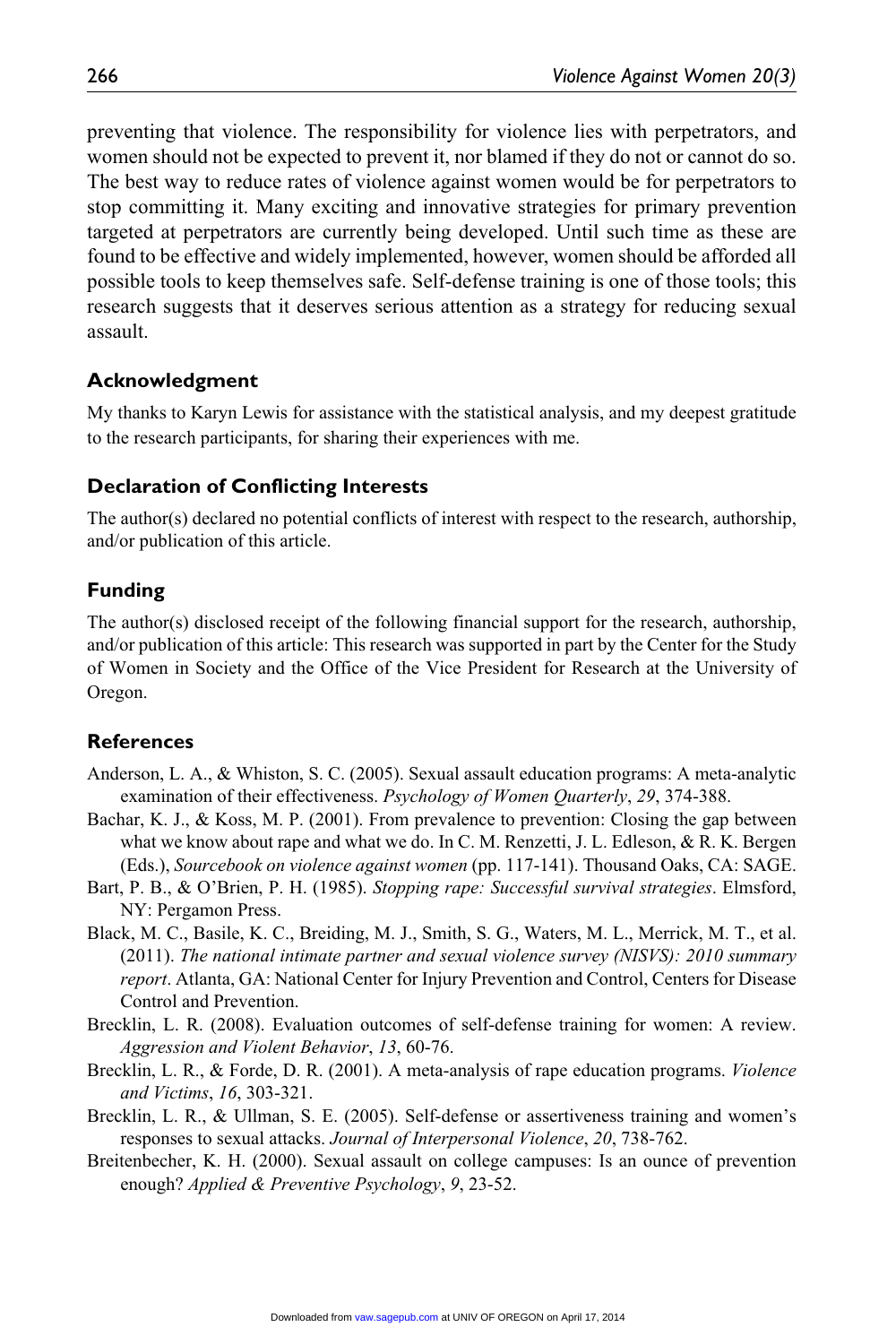- Breitenbecher, K. H., & Gidycz, C. A. (1998). An empirical evaluation of a program designed to reduce the risk of multiple sexual victimization. *Journal of Interpersonal Violence*, *13*, 472-488.
- Breitenbecher, K. H., & Scarce, M. (1999). A longitudinal evaluation of the effectiveness of a sexual assault education program. *Journal of Interpersonal Violence*, *14*, 459-478.
- Centers for Disease Control and Prevention. (2004). *Sexual violence prevention: Beginning the dialogue*. Atlanta, GA: Author.
- Council on Scientific Affairs, American Medical Association. (1992). Violence against women: Relevance for medical practitioners. *Journal of the American Medical Association*, *267*, 3184-3189.
- Cummings, N. (1992). Self-defense training for college women. *Journal of American College Health*, *40*, 183-188.
- Fisher, B. S., Cullen, F. T., & Turner, M. G. (2000). *The sexual victimization of college women* (No. NCJ 182369). Washington, DC: National Institute of Justice.
- Gidycz, C. A., Coble, C. N., Latham, L., & Layman, M. J. (1993). Sexual assault experience in adulthood and prior victimization experiences: A prospective analysis. *Psychology of Women Quarterly*, *17*, 151-168.
- Gidycz, C. A., Hanson, K., & Layman, M. (1995). A prospective analysis of the relationships among sexual assault experiences. *Psychology of Women Quarterly*, *19*, 5-29.
- Gidycz, C. A., Layman, M. J., Rich, C. L., Crothers, M., Gylys, J., Matorin, A., & Jacobs, C. D. (2001). An evaluation of an acquaintance rape prevention program: Impact on attitudes, sexual aggression, and sexual victimization. *Journal of Interpersonal Violence*, *16*, 1120-1138.
- Gidycz, C. A., Orchowski, L. M., & Edwards, K. M. (2011). Primary prevention of sexual violence. In M. P. Koss, J. W. White, & A. E. Kazdin (Eds.), *Violence against women and children. Vol. 2: Navigating solutions* (pp. 159-179). Washington, DC: American Psychological Association.
- Gidycz, C. A., Rich, C. L., Orchowski, L., King, C., & Miller, A. K. (2006). The evaluation of a sexual assault self-defense and risk-reduction program for college women: A prospective study. *Psychology of Women Quarterly*, *30*, 173-186.
- Gidycz, C. A., Van Wynsberghe, A., & Edwards, K. M. (2008). Prediction of women's utilization of resistance strategies in a sexual assault situation. *Journal of Interpersonal Violence*, *23*, 571-588.
- Gordon, M. T., & Riger, S. (1989). *The female fear*. Urbana: University of Illinois Press.
- Hollander, J. A. (2004). "I can take care of myself": The impact of self-defense training on women's lives. *Violence Against Women*, *10*, 205-235.
- Hollander, J. A. (2013). "I demand more of people": Accountability, interaction, and gender change. *Gender & Society*, *27*, 5-29.
- Kilpatrick, D. G., Edmunds, C., & Seymour, A. (1992). *Rape in America: A report to the nation*. Arlington, VA: National Victim Center.
- Koss, M. P. (1993). Detecting the scope of rape: A review of prevalence research methods. *Journal of Interpersonal Violence*, *8*, 198-222.
- Koss, M. P., Abbey, A., Campbell, R., Cook, S., Norris, J., Testa, M., et al. (2007). Revising the SES: A collaborative process to improve assessment of sexual aggression and victimization. *Psychology of Women Quarterly*, *31*, 357-370.
- Koss, M. P., & Gidycz, C. A. (1985). Sexual Experiences Survey: Reliability and validity. *Journal of Consulting and Clinical Psychology*, *53*, 422-423.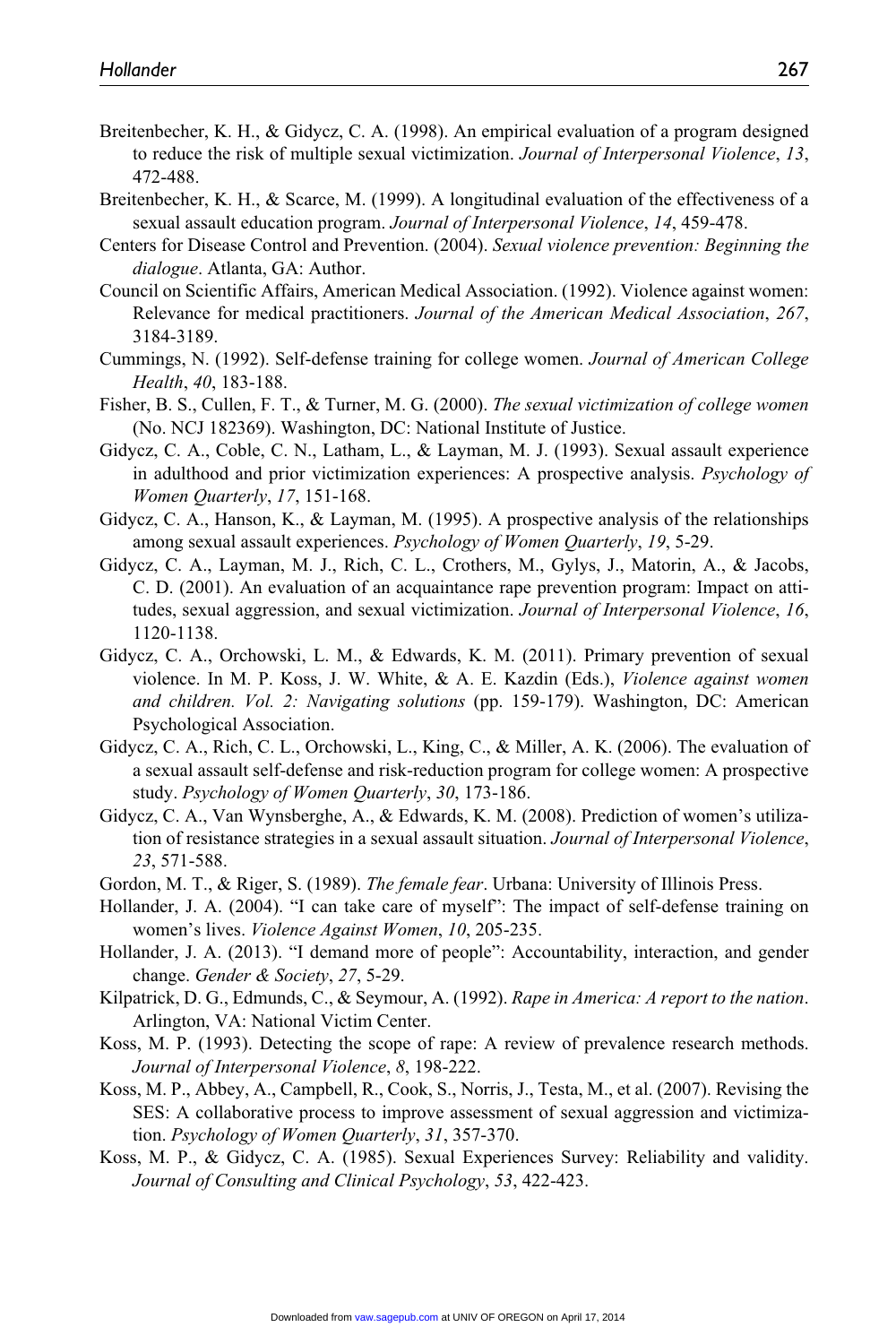- Koss, M. P., Gidycz, C. A., & Wisniewski, N. (1987). The scope of rape: Incidence and prevalence of sexual aggression and victimization in a national sample of higher education students. *Journal of Consulting and Clinical Psychology*, *55*, 162-170.
- McCaughey, M. (1997). *Real knockouts: The physical feminism of women's self-defense*. New York: New York University Press.
- McDaniel, P. (1993). Self defense training and women's fear of crime. *Women's Studies International Forum*, *16*, 37-45.
- Miles, M. B., & Huberman, A. M. (1994). *Qualitative data analysis: An expanded sourcebook* (2nd ed.). Thousand Oaks, CA: SAGE.
- Mouilso, E. R., Calhoun, K. S., & Gidycz, C. A. (2011). Effects of participation in a sexual assault risk reduction program on psychological distress following revictimization. *Journal of Interpersonal Violence*, *26*, 769-788.
- National Coalition Against Sexual Assault. (n.d.). *Guidelines on choosing a women's self-defense course*[. Retrieved from http://www.portlandonline.com/Police/index](http://www.portlandonline.com/Police/index.cfm?a=61885&;c=35911) .cfm?a=61885&;c=35911
- Orchowski, L. M., Gidycz, C. A., & Raffle, H. (2008). Evaluation of a sexual assault risk reduction and self-defense program: A prospective analysis of a revised protocol. *Psychology of Women Quarterly*, *32*, 204-218.
- Ozer, E. M., & Bandura, A. (1990). Mechanisms governing empowerment effects: A self-efficacy analysis. *Journal of Personality and Social Psychology*, *58*, 472-486.
- Post, L. A., Mezey, N. J., Maxwell, C., & Wibert, W. N. (2002). The rape tax: Tangible and intangible costs of sexual violence. *Journal of Interpersonal Violence*, *17*, 773-782.
- Rentschler, C. A. (1999). Women's self-defense: Physical education for everyday life. *Women's Studies Quarterly*, *27*, 152-161.
- Rosenbaum, P. R., & Rubin, D. B. (1984). Reducing bias in observational studies using subclassification on the propensity score. *Journal of the American Statistical Association*, *79*, 516-524.
- Rozee, P. D., & Koss, M. P. (2001). Rape: A century of resistance. *Psychology of Women Quarterly*, *25*, 295-311.
- Rubin, D. B., & Thomas, N. (1996). Matching using estimated propensity scores: Relating theory to practice. *Biometrics*, *52*, 249-264.
- Senn, C. Y., Gee, S. S., & Thake, J. (2011). Emancipatory sexuality education and sexual assault resistance: Does the former enhance the latter? *Psychology of Women Quarterly*, *35*, 72-91.
- Stanko, E. A. (1997). Safety talk: Conceptualizing women's risk assessment as a "technology of the soul." *Theoretical Criminology*, *1*, 479-499.

Telsey, N. (2001). *What is feminist self-defense?* Unpublished paper.

- Tjaden, P., & Thoennes, N. (1998). *Prevalence, incidence, and consequences of violence against women: Findings from the national violence against women survey*. Washington, DC: National Institute of Justice.
- Ullman, S. E. (1997). Review and critique of empirical studies of rape avoidance. *Criminal Justice and Behavior*, *24*, 177-204.
- Ullman, S. E. (1998). Does offender violence escalate when women fight back? *Journal of Interpersonal Violence*, *13*, 179-192.
- Ullman, S. E. (2007). A 10-year update of "Review and critique of empirical studies of rape avoidance." *Criminal Justice and Behavior*, *34*, 1-19.
- Ullman, S. E., & Knight, R. A. (1992). Fighting back: Women's resistance to rape. *Journal of Interpersonal Violence*, *7*, 31-43.